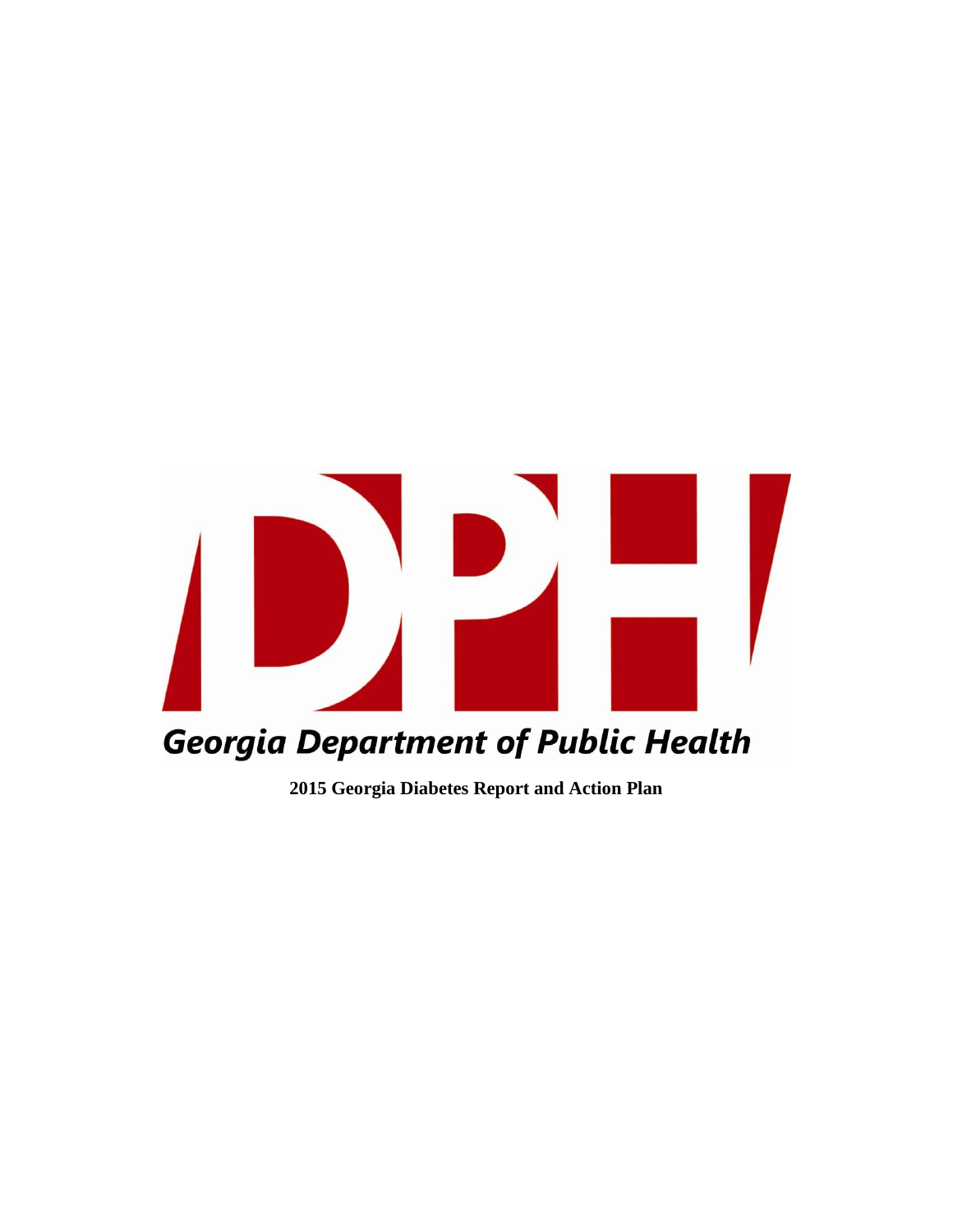### **Table of Contents**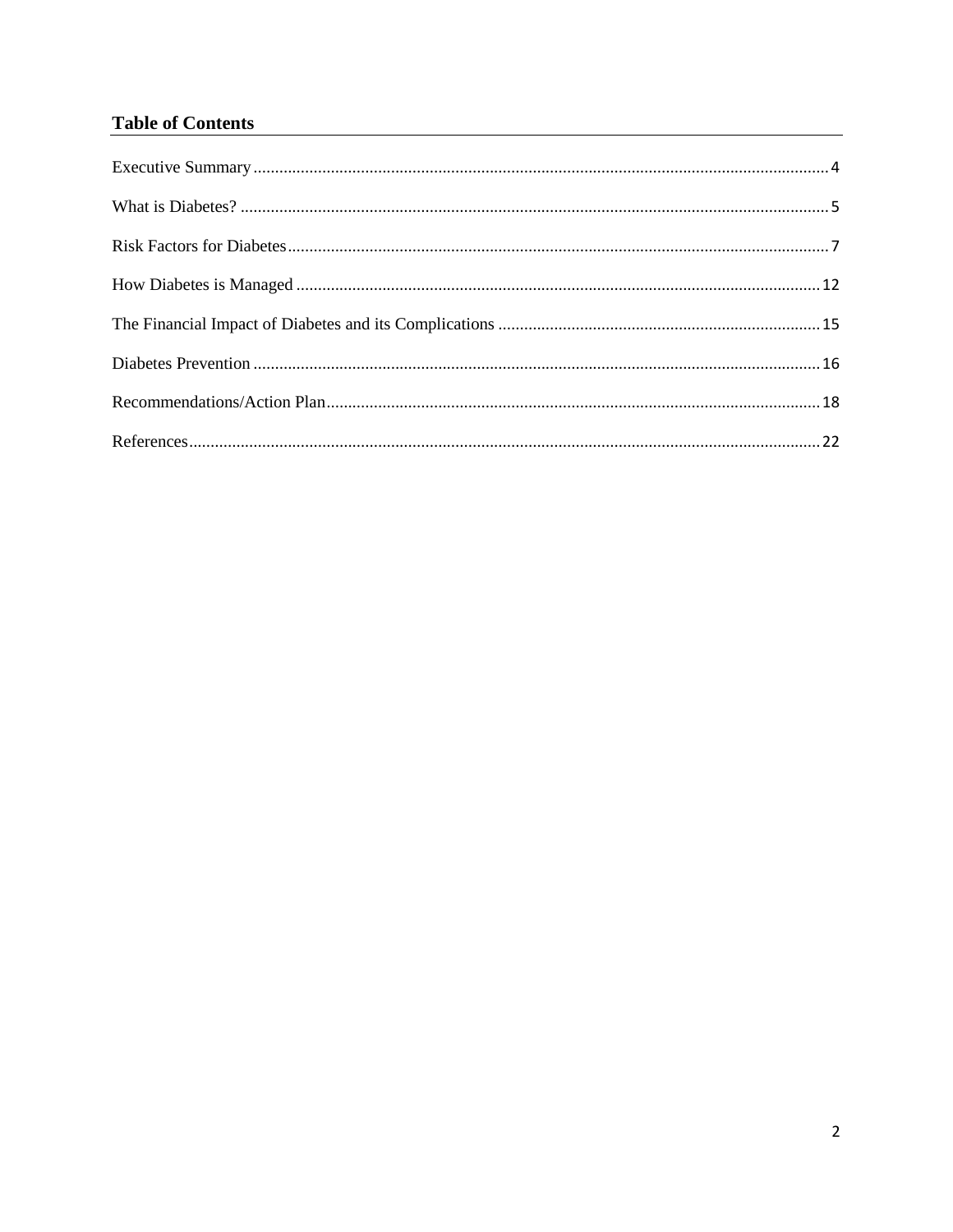**Authors:** Allison Smith, MPH, CHES; Shana Scott, JD, MPH; Gayathri Kumar, MD, Catalina Piedrahita, and Jean O'Connor, JD, DrPH

**Acknowledgements:** The authors wish to acknowledge and thank the Centers for Disease Control and Prevention for their support through Cooperative Agreement U358DP004801-02. This report was adapted from a variety of sources, which are noted in the references of the document. We would like to thank the following individuals for their information, ideas, support and contributions: Victoria Davis, MPH; Shalonda Freeman, PhD, MPH; Kenneth Ray, MPH; Brittany Taylor, MPH; Catalina Piedrahita; Kia Powell-Threats, MS; Patricia Hashima, PhD; David Bayne; and Kimberly Stringer.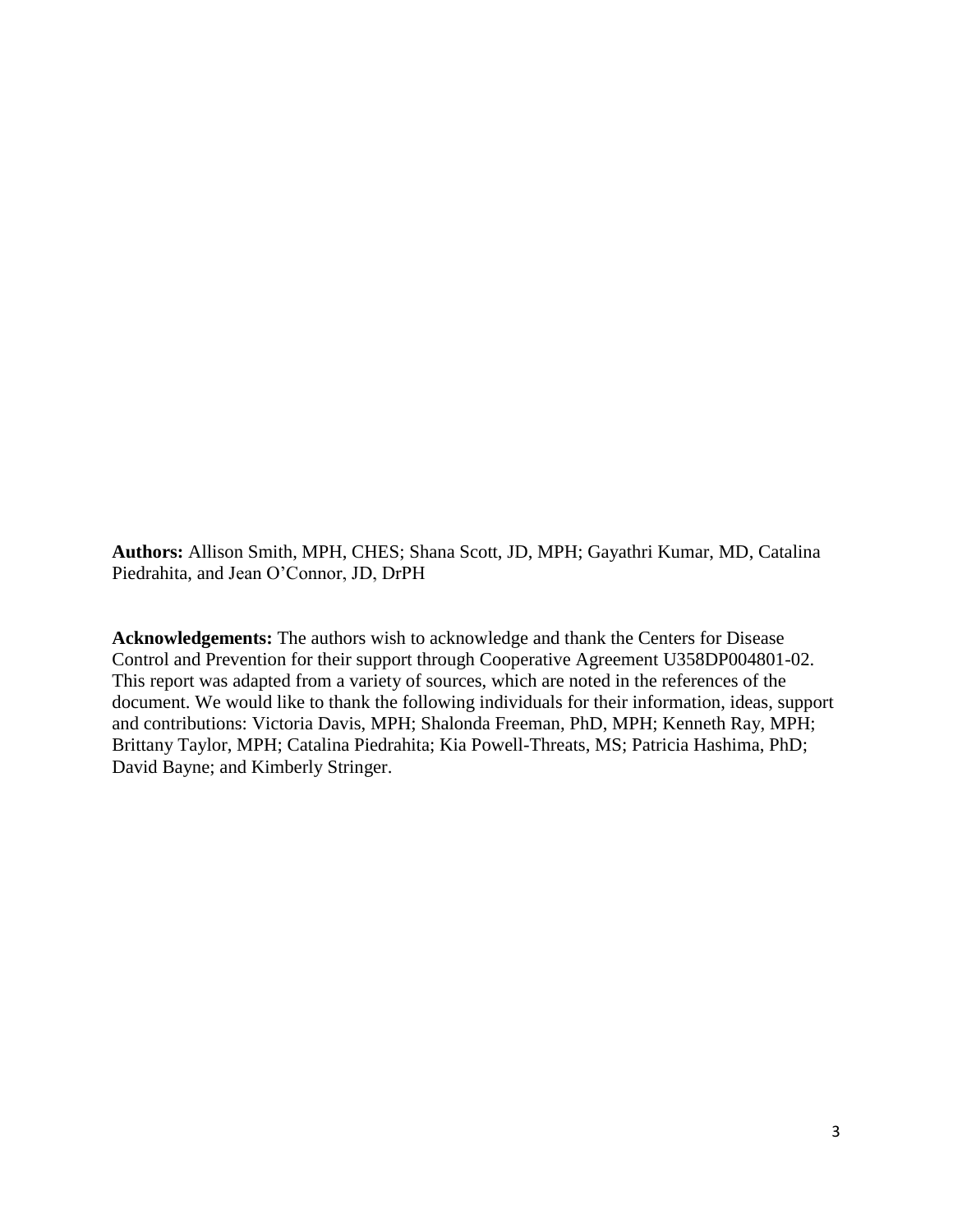## <span id="page-3-0"></span>**Executive Summary**

This report provides an overview of diabetes and the burden of the disease in Georgia, the cost and complications of diabetes, and information regarding how the Georgia Department of Public Health (DPH) proposes to address diabetes in partnership with the Department of Community Health and other state agencies. The Department of Public Health is required to provide an annual submission of the report as directed by Senate Resolution 1121 adopted in the 2014 Georgia State Senate.

Diabetes is a chronic disease that affects the pancreas' ability to produce the hormone, insulin. Insulin helps regulate the glucose level in the blood. The recommended blood glucose range is anywhere between 70-110 mg/dl. With diabetes the pancreas either does not produce enough insulin to go throughout the body, the body rejects the insulin that is produced, or it does not produce any insulin at all.

Some key facts about diabetes in Georgia include—

- Between 2000 and 2013, there were 223,924 diabetes-related hospitalizations in Georgia. Approximately 1 in 10 Georgia adults has diabetes.
- The prevalence of diabetes has increased by almost half since 2000 when an estimated 6.8% of adults had diabetes, compared to 9.7% in 2010.
- Approximately 6.5% of Georgians with diabetes have not been tested and are unaware they have the disease.
- Georgia's death rate for diabetes is 8% higher than the national average.<sup>1</sup>
- Diabetes hospitalizations from Georgia's Medicaid and State Health Benefit Plan populations resulted in charges of \$30 million in  $2013^2$  for just 36,567 admissions.
- As of 2013 the total cost of diabetes in Georgia is approximately \$5.1 billion. Of that, \$3.3 billion was attributed to direct medical cost and the remaining \$1.8 billion was attributed to loss of productivity and sick days.
- Georgia currently has only 92 accredited self-management programs, an insufficient number to meet the needs of the already nearly 1 million people with diabetes.

While diabetes is a serious challenge for Georgia, there are steps that can be taken to prevent some types of diabetes and improve the diagnosis and quality of care for persons with diabetes. This report contains recommendations to improve data collection related to diabetes; prevent more diabetes cases; offer more evidence-based and accredited self-management and prevention programs at the community level; and support health care providers and health systems in providing health quality care for diabetes.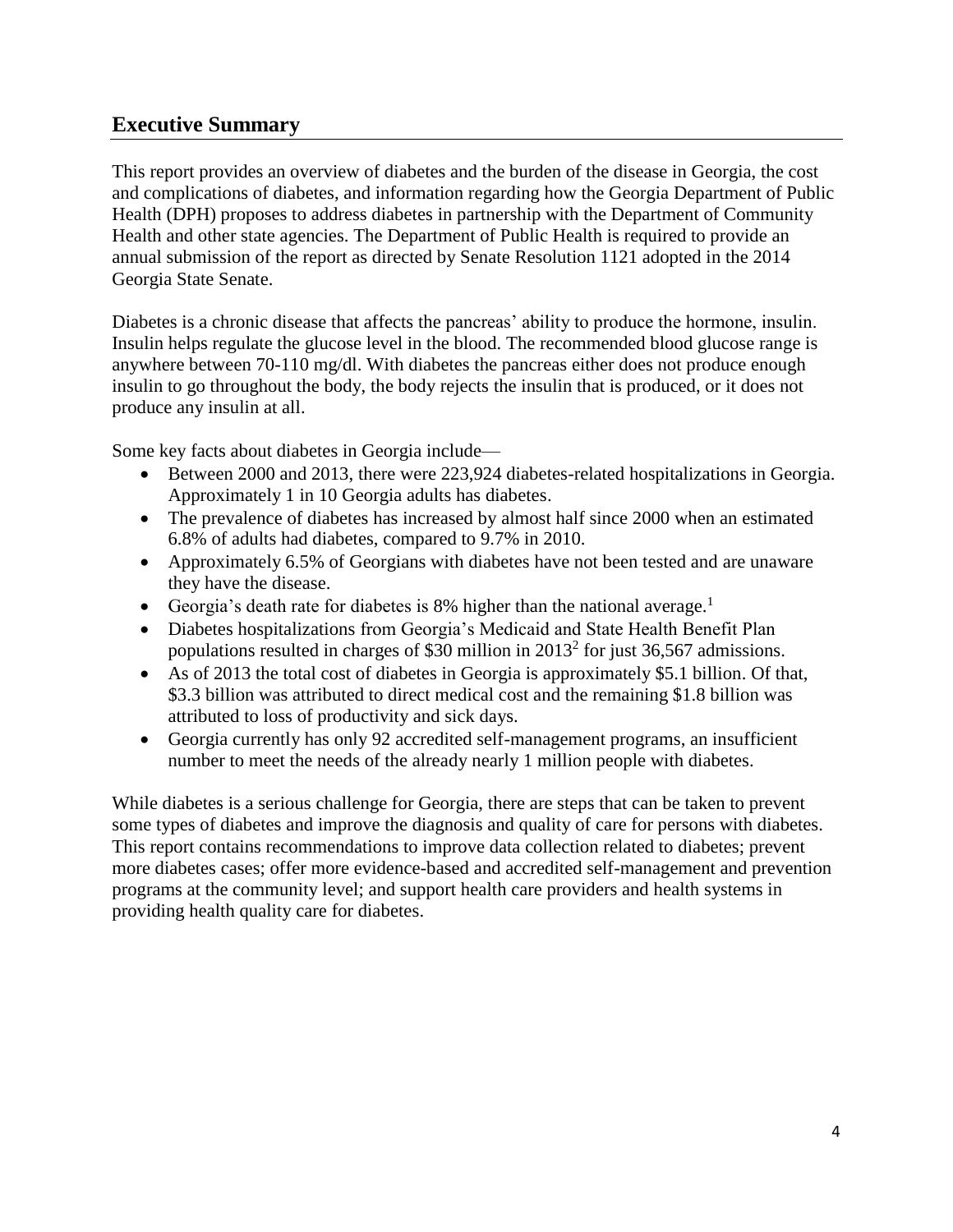### <span id="page-4-0"></span>**What is Diabetes?**

Diabetes is a complex group of chronic conditions where the glucose levels in the blood stream become dangerously high. High blood glucose levels result from the pancreas producing inadequate amounts of insulin or the body does not properly absorb insulin. Insulin is a hormone produced by the pancreas to lower the levels of glucose in the blood stream and assist in using that glucose for energy.

Diabetes is a leading cause of death in Georgia and nationwide. While type 2 diabetes and prediabetes can be prevented through physical activity and good nutrition, once acquired, there is no known cure for this disease. With proper treatment it can be controlled and managed so that it does not progress to the point of severe medical complications.

Symptoms include frequent urination, excessive hunger, extreme thirst, blurred vision, fatigue and nausea. Constant blood glucose monitoring is crucial for optimal control. When the amount of sugar circulating in the blood is too high, it causes damage to many parts of the body including the eyes, heart, blood vessels, kidneys and nerves. Uncontrolled blood glucose levels can lead to complications such as blindness, kidney disease, slow healing wounds, and even death. This damage makes diabetes the leading cause of adult blindness, end‐stage kidney disease and amputations of the foot and/or leg. People with diabetes are also at greater risk for heart disease and stroke.

There are four different types of diabetes: Type 1, Type 2, Gestational, and Pre-diabetes. All of these diseases affect the body's ability to produce and use insulin in the proper way.

- **1)** *Type 1 Diabetes*, once known as "juvenile diabetes" or "insulin-dependent diabetes," is an autoimmune disease that affects the production of insulin via the pancreas. The body produces little to no insulin, resulting in elevated blood glucose levels. Individuals with Type 1 Diabetes are dependent on insulin to keep their blood glucose levels within normal range (70-110 mg/dL). Insulin is given to them via multiple daily injections or insulin pump. On average, a person with Type 1 Diabetes will give 8 or more insulin injections a day or pump extra insulin into their body 8 or more times a day. Diet and exercise can aid in the control of the blood glucose levels of a person with Type 1 Diabetes but, they also need to have insulin in their bodies as well due to the pancreas not producing it. This type of diabetes affects 5% of the diabetes population. There is no known prevention method for Type 1 Diabetes.<sup>3</sup>
- **2)** *Type 2 Diabetes* is sometimes also called adult‐onset diabetes and develops with insulin resistance, a condition in which cells (e.g., liver, muscles) of the body do not use insulin properly. As the body resists its own insulin, the pancreas begins to lose the ability to make enough of it. A diagnosis of Type 2 Diabetes is normally obtained through a Hemoglobin A1C (HbA1C) test, fasting blood sugar test, or random glucose test. A positive diagnosis occurs when the individual has an A1C level of 6.5% or higher. Type 2 Diabetes can often be controlled with diet and exercise but individuals diagnosed may need to also take an oral medication and sometimes insulin injections. Type 2 Diabetes is most common in older persons, who are overweight, have a family history, or a history of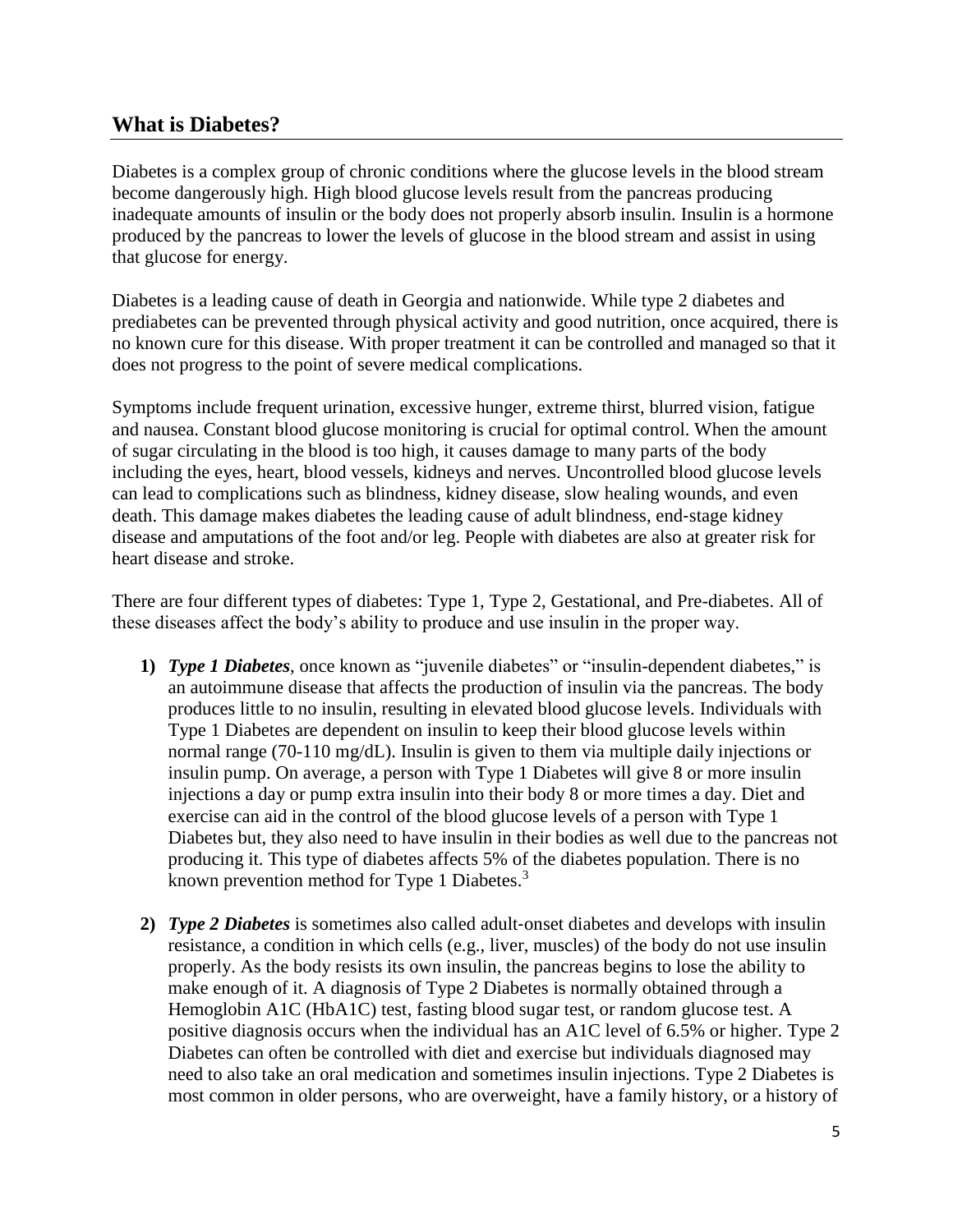gestational diabetes. This type of diabetes accounts for 90 - 95% of the diabetes population.<sup>4</sup> However, with the proper education and motivation these individuals can manage their diabetes with diet and exercise alone.<sup>5</sup>

- **3)** *Prediabetes* is a condition in which the body's glucose levels are elevated but not to the point of a diabetes diagnosis. A diagnosis of Prediabetes happens when the individual has an A1C level between 5.7% - 6.4%. In adults, type 2 diabetes accounts for approximately 90% - 95% of all diagnosed cases of diabetes Individuals with prediabetes are generally at a higher risk of developing diabetes. These individuals typically have a history of diabetes in their family, gave birth to a child weighing more than 9 lbs., or are overweight. Public health professionals and primary care providers can educate this population and provide resources to developing diabetes. 6
- **4)** *Gestational Diabetes* is a type of diabetes that is first seen in a pregnant woman, usually around the 24th week, who did not have a diagnosis of diabetes prior to pregnancy. The gestational diabetes risk factors are similar to those for type 2 diabetes. Gestational diabetes requires treatment to lessen the risk of complications such as preterm births, larger babies requiring cesarean sections, preeclampsia, birth defects and increased risk of Type 2 Diabetes for both the mother and the child once she/he reaches adulthood. Often, gestational diabetes can be controlled through eating healthy foods and regular exercise. In some cases, insulin treatment may also be necessary for a woman with Gestational Diabetes.<sup>7</sup>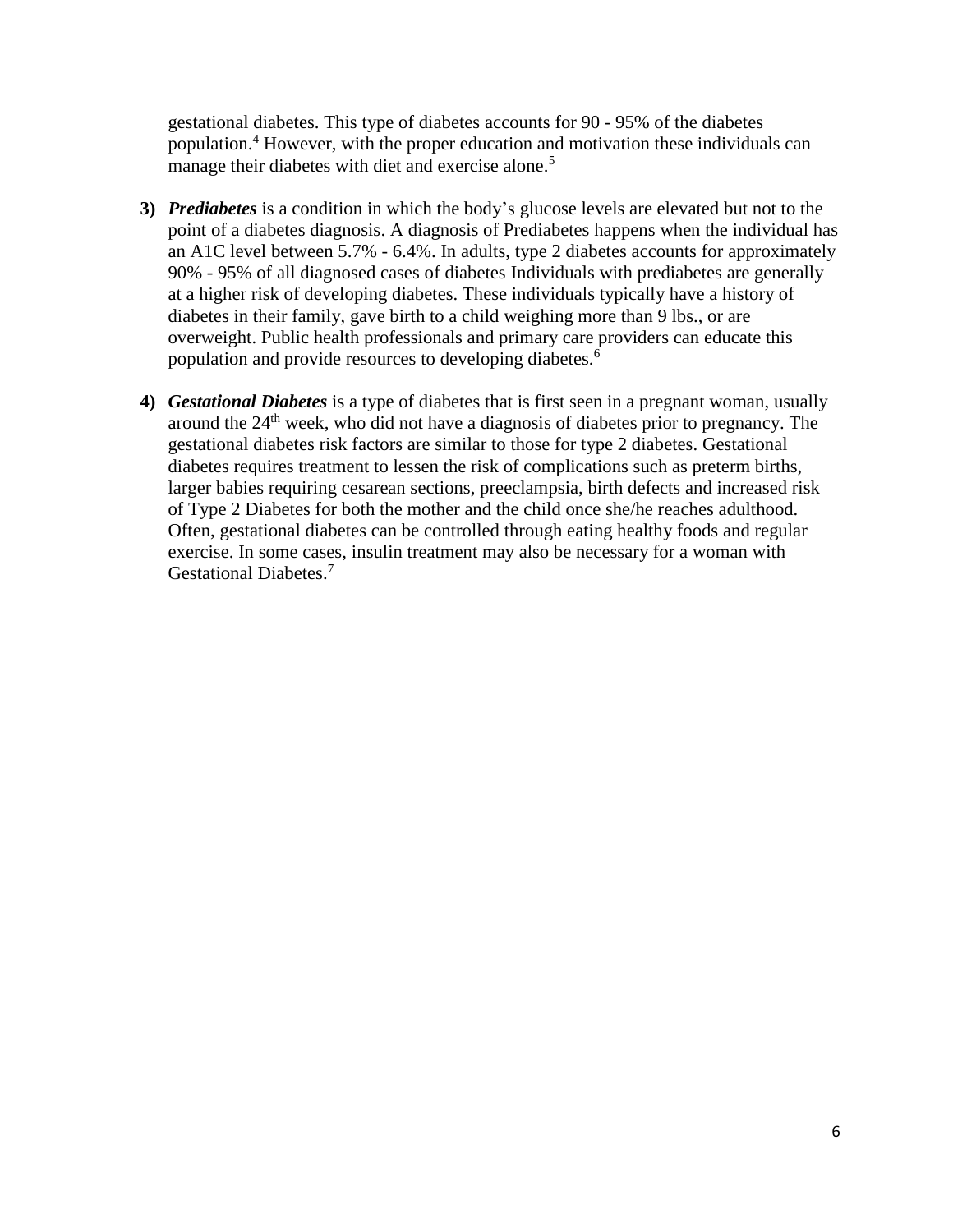# <span id="page-6-0"></span>**Risk Factors for Diabetes**

The risk factors vary by type of diabetes. Family history increases the risk for Type 1 Diabetes and some viral infections have been linked to the increased risk for Type 1 Diabetes.<sup>8</sup> Type 1 Diabetes is generally not considered preventable.

Type 2 Diabetes, however, is almost entirely preventable. Risk factors related to Type 2 Diabetes are primarily associated with lifestyle behaviors and genetics (Figure 1). Risk factors, such as, age and family history cannot be changed; others, such as being overweight, or obese, lack of physical activity, having high blood pressure and cholesterol and smoking, which significantly increases the risk of developing Type 2 diabetes, can be mitigated.

| Non-Modifiable                            | <b>Modifiable</b>            | <b>Social Determinants</b> |
|-------------------------------------------|------------------------------|----------------------------|
| Age                                       | <b>Weight Gain</b>           | <b>Education level</b>     |
| <b>Ethnicity</b>                          | <b>Overweight or obesity</b> | Income                     |
| Gender                                    | <b>Sedentary lifestyle</b>   | Geography                  |
| <b>Family History</b>                     | <b>Tobacco use</b>           |                            |
| <b>History of Gestational Diabetes</b>    | <b>High blood pressure</b>   |                            |
| <b>Polycystic Ovarian Syndrome (PCOS)</b> | <b>High Cholesterol</b>      |                            |
|                                           |                              |                            |

**Figure 1: Risk Factors for Type 2 Diabetes**

Those at high risk can implement changes to lower the risk for Type 2 Diabetes. For example, those at risk can begin a walking routine; the ADA suggests that just walking 30 minutes a day can lower ones risk of developing Type 2 Diabetes. Once someone has diabetes, of any type, these factors can make the impacts and consequences of diabetes more severe.

Some of the key modifiable risk factors for Type 2 Diabetes are—

- *Tobacco Use:* Smoking increases the risk for diabetes. According to the CDC, smokers are 30-40% more likely to develop type 2 diabetes than nonsmokers.  $9^9$  Furthermore, people with diabetes who smoke are more likely to have trouble with insulin dosing and controlling their disease.<sup>10</sup> Smoking can increase blood sugar levels and decrease the body's ability to use insulin.
- *Overweight/Obesity*: Overweight and/or obesity refer to ranges of weight that are greater than what is generally considered healthy for a given height. Overweight and obesity ranges are determined by using a person's weight and height to calculate a number called 'body mass index' (BMI).<sup>11</sup> An adult who has a BMI between 25 and 29.9 is considered overweight, while an adult who has a BMI of 30 or greater is considered obese.<sup>12</sup> People who are overweight or obese have added pressure on their body's ability to use insulin to properly control blood sugar levels (a condition called 'insulin resistance'), thereby increasing the risk of diabetes.<sup>13</sup>Obesity is one of the main risk factors associated with a Type 2 Diabetes Diagnosis.
- *Physical Inactivity*: Physical activity can help the blood glucose, stay within target range for those with diabetes.<sup>14</sup> A sedentary lifestyle increases risk of diabetes. Starting a physical activity program can help individuals with diabetes not only maintain a healthy weight but keep their blood glucose levels on target. Georgia adults with diabetes are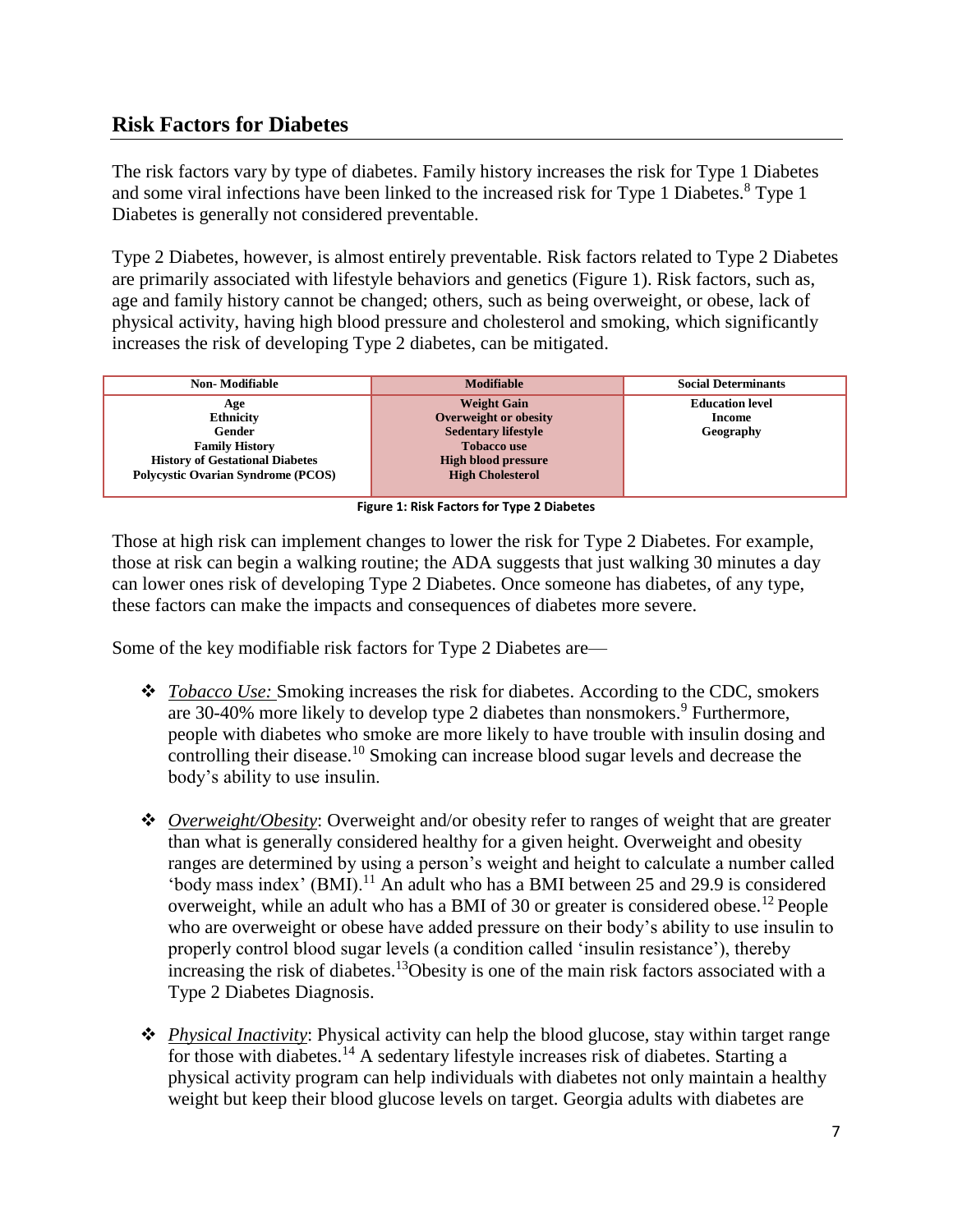more likely to be inactive (42% vs. 29% for those without diabetes) and not meet either of the aerobic or muscle strengthening guidelines (53% vs. 40% for those without diabetes) than those without diabetes. 15

- *High Cholesterol*: Cholesterol is a soft, waxy substance found in the blood stream and the body's cells. There are typically two types of cholesterol: 'good cholesterol' or HDL cholesterol of which the body needs in ample supply and 'bad cholesterol' (or LDL cholesterol) which should be kept at a minimum. Diabetes tends to reduce HDL cholesterol levels and increase LDL cholesterol levels, thereby increasing the risk for heart disease and stroke. When blood sugar remains high for a long period of time, the glucose can be stored as fats, causing an increase in cholesterol over time. Lifestyle changes, such as improving weight, eating a healthy diet and increasing physical activity can all help in lowering cholesterol levels. According to the 2013 Georgia Burden Report, Georgia adults with diabetes are more likely to have problems with high cholesterol than adults in Georgia without diabetes (67% vs. 34% for those without diabetes). $16$
- *High Blood Pressure*: Blood pressure is the force of blood flow inside the blood vessels. High blood pressure is defined as blood pressure  $\geq 140/90$  or  $\geq 130/80$  for those with diabetes.<sup>17</sup> The heart has to work harder to pump blood when the blood pressure is high, thereby increasing the risk for heart disease (and diabetes if not already present). Diabetes, which can thicken and harden blood vessels, increases the risk of high blood pressure. High blood pressure can be reduced by reducing sodium in diet, eating a healthy diet, quitting smoking, improving physical activity, and preventing weight gain. According to the 2013 Diabetes Burden Report (Embargoed for clearance), adults with diabetes in Georgia are more likely to have problems with high blood pressure than Georgia adults without diabetes  $(74\%$  vs. 35% for those without diabetes).<sup>18</sup>
- *Heart Disease*. Coronary artery disease, also called ischemic heart disease, is caused by a hardening or thickening of the blood vessel walls that go to the heart. Diabetes increases this tendency of the blood vessel walls to harden and thicken. If blood sugar levels remain high over time, this can cause damage to the nerves and blood vessels including those leading to the heart, thereby increasing the risk of coronary artery disease. According to the 2013 Georgia Burden Report, Georgia adults with diabetes are more likely to have problems with angina/coronary artery disease than adults in Georgia without diabetes (14% vs. 3% for those without diabetes).<sup>19</sup> The risk of heart disease or complications of heart disease can be reduced through increased physical activity, better nutrition, improved control over blood pressure, and reduced tobacco use.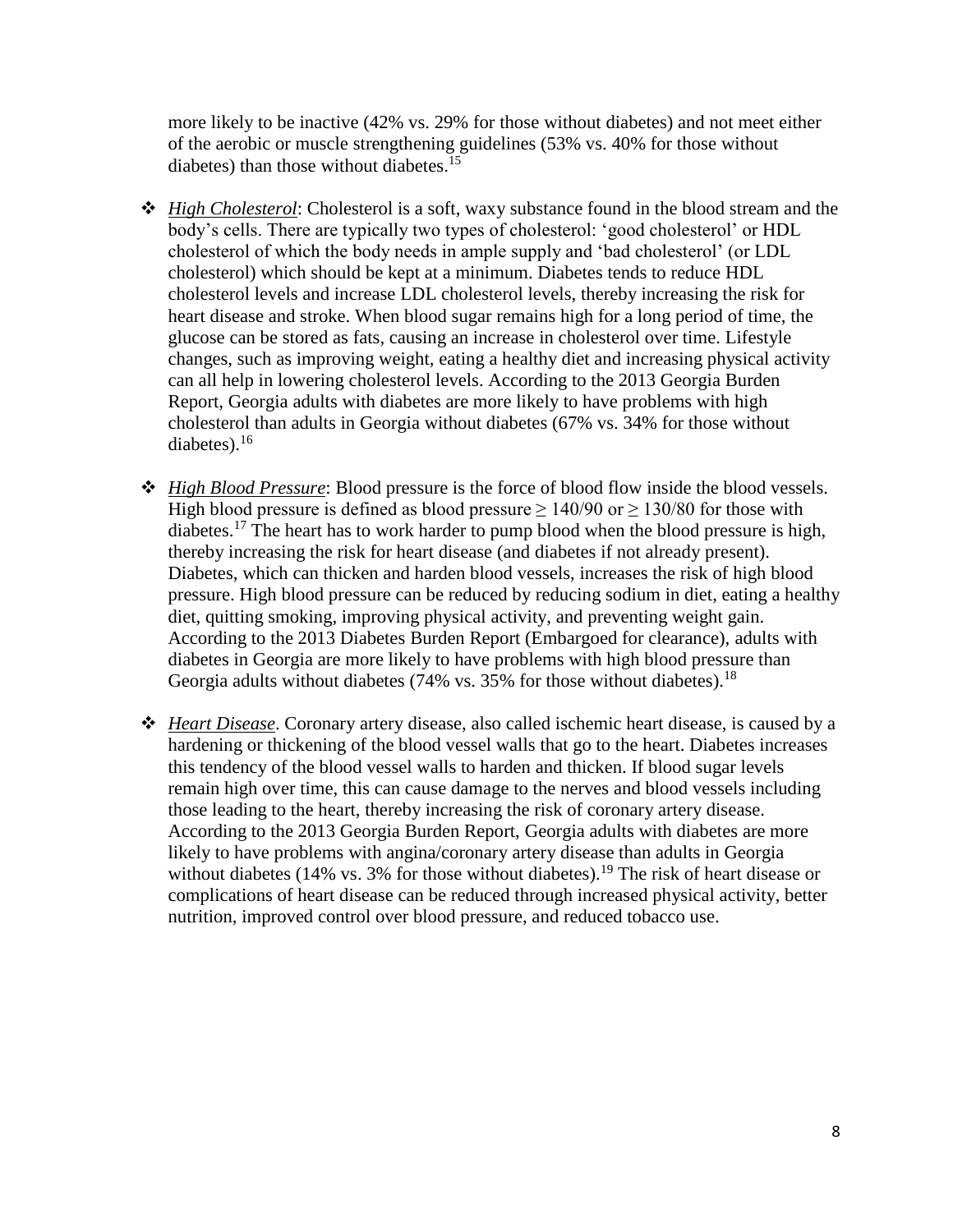### **Burden of Diabetes**

Diabetes is a leading cause of death and disability in the U.S.<sup>20</sup> In 2012, there were 29.1 million Americans, or 9.3% of the population living with diabetes, which correlates to approximately 1 out of every 11 American.

In Georgia, from 2000 to 2010, the prevalence of diabetes in the state jumped from 6.8% to 9.7% which is a 43% increase over the last 10 years (Figure 2). As of 2013, approximately 1 in 10 Georgia adult were living with diabetes. $21$ 



**Figure 2: Prevalence of Diabetes among Georgia Adults by Year**

As of 2010, an estimated additional 6.5% of Georgia adults had diabetes but had not yet been diagnosed. This means there were approximately 470,000 Georgians living with diabetes that are undiagnosed and not being treated (Figure 3). Those who are not receiving treatment for diabetes are at a higher risk of developing severe complications due to continuously elevated blood glucose levels, and being hospitalized or even dying.

| 'Table 1. Prevalence of Diabetes among Georgia Adults, 2010 |            |                             |  |  |
|-------------------------------------------------------------|------------|-----------------------------|--|--|
| <b>Diabetes Condition</b>                                   | Prevalence | <b>Estimated Population</b> |  |  |
| Diagnosed Diabetes                                          | 9.7%       | 703,289                     |  |  |
| Undiagnosed Diabetes*                                       | 6.5%       | 461,293                     |  |  |
| Prediabetes (Borderline<br>Diabetes)                        | $1.1\%$    | 79,720                      |  |  |
| Gestational Diabetes <sup>∼</sup>                           | 3.0%       | 3,782                       |  |  |

"Estimate is derived from the Centers for Disease Control and Prevention's Diagnosed and Undiagnosed Diabetes prevalence for adults 20 years of age and older only For more information, see http://www.cdc.gov/diabetes/pubs/pdf/ndfs\_2011.pdf ~Estimate derived from 2010 Birth Certificate Data Data Source: Behavioral Risk Factor Surveillance System (2010)

**Figure 3: Prevalence of Diabetes Conditions among Georgia Adults, 2010**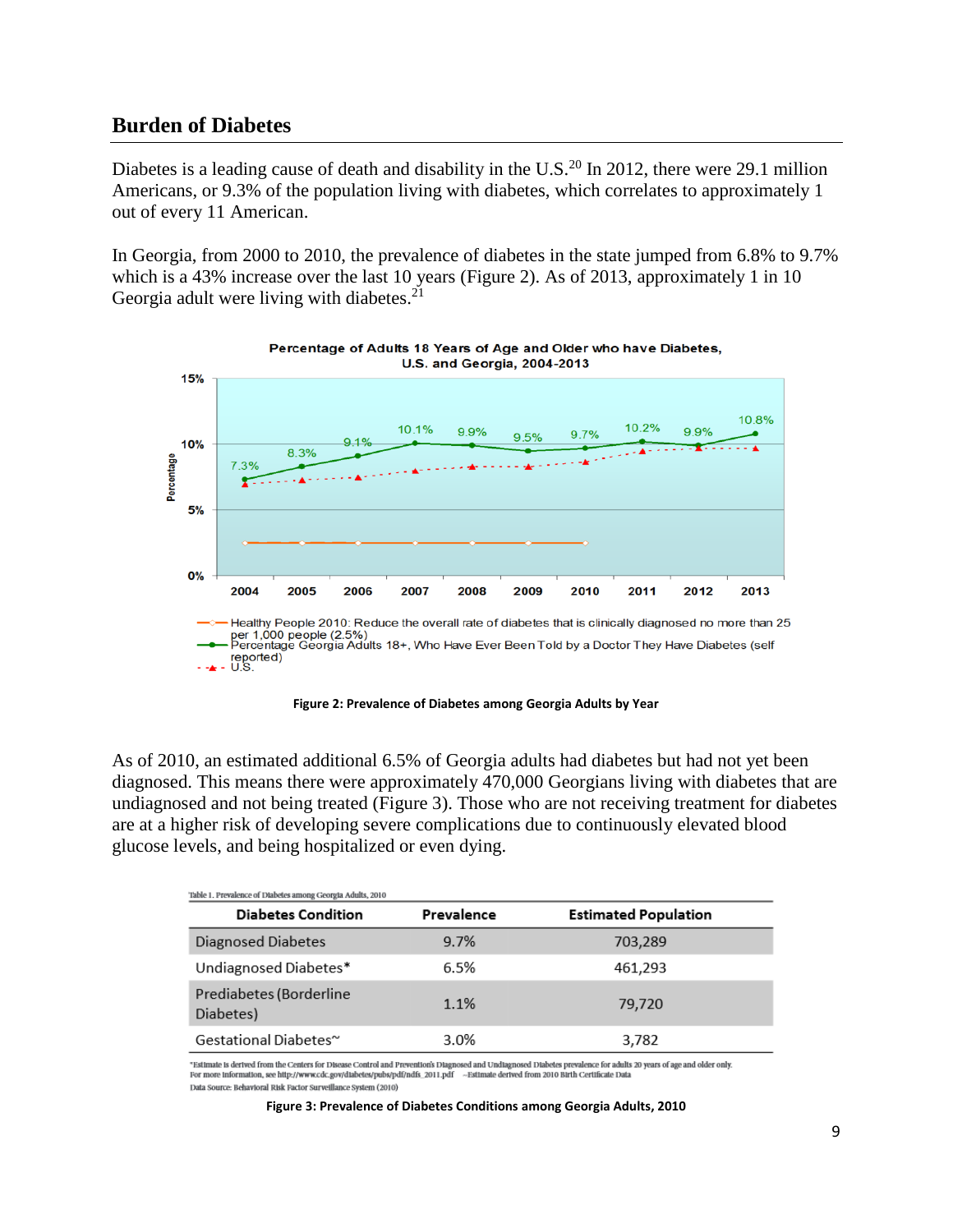The map in Figure 5 represents the percent of diagnosed adults by health district within the State. As seen from the map, the East Central (6- 0) and West Central (7-0) health districts have the highest percentage of individuals diagnosed with diabetes in the state. The state is working to bring awareness of diabetes and DSME programs into these areas so that the undiagnosed patients will become aware of the signs and symptoms of the disease and the individuals diagnosed with diabetes will know how to self-manage and reduce risk factors.

Black non-Hispanics were significantly more likely (13.7%) to have ever been diagnosed with diabetes than Hispanics (7.2%). The prevalence of diabetes was highest among adults aged 65 years and older (23.0%). Adults with a household income of



**Figure 5. Diabetes Prevalence by District**

less than \$15,000 were the most likely (15.7%) to ever have diabetes compared with adults from other income levels. Adults with less than a high school education (14.3%) were significantly more likely to ever have diabetes when compared to college graduates  $(7.6\%)$ .<sup>22</sup> (See Figure 6.)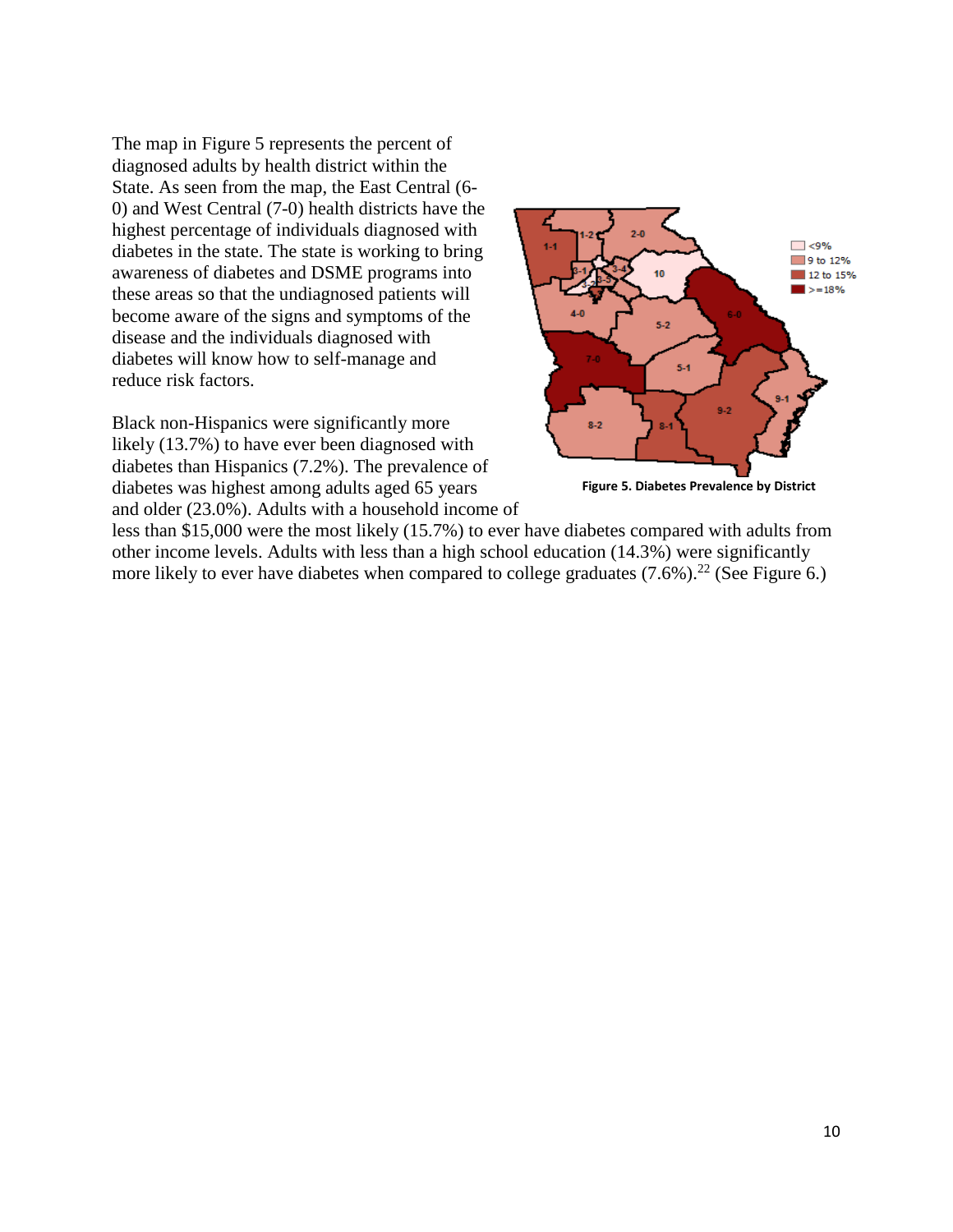





**Figure 6: Percent of Adults Diagnosed with Diabetes**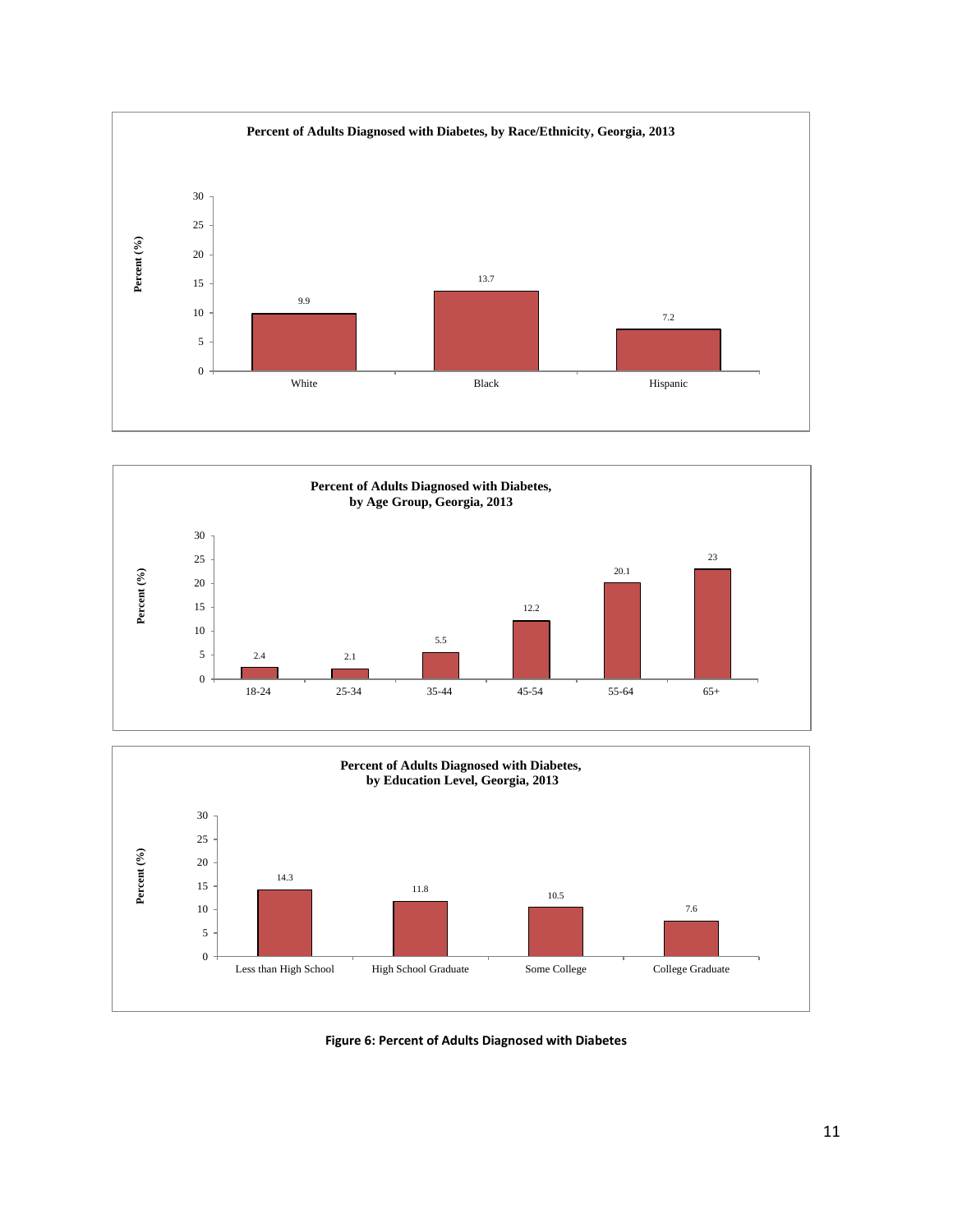## <span id="page-11-0"></span>**How Diabetes is Managed**

Individuals with diabetes need a healthcare team with expertise as well as the skills and tools to manage their own blood glucose levels daily. Controlling glucose levels is an important part of diabetes self-management. With uncontrolled glucose levels the individual has a higher risk of developing complications such as kidney failure, retinopathy that can lead to blindness, nerve damage of the feet and hands, cardiovascular disease, poor circulation, and slow healing wounds that may end up in amputations. People with Type 1 Diabetes manage their diabetes through insulin injections or a continuous insulin infusion pump. Type 2 Diabetes can be managed through diet and exercise but these individuals also may need to take oral medications and sometimes insulin through either injections or an insulin pump.

Figure 7 below shows the range of people nationally using different types of management approaches. Diabetes is an intensely individualized condition; every person has a different plan, medication levels, and eating and exercise plan; this is why Diabetes Self-Management is so important for those with diabetes. Knowing how to self-manage and how to problem solve makes an incredible difference in the management of this disease. There are approximately 6 million Americans who are on some sort of insulin regimen.<sup>23</sup>

|                                         | <b>Number of adults using</b><br>diabetes medication*<br>(millions) | <b>Percentage using</b><br>diabetes medication<br>(unadjusted) |
|-----------------------------------------|---------------------------------------------------------------------|----------------------------------------------------------------|
| <b>Insulin only</b>                     | 2.9                                                                 | 14.0                                                           |
| <b>Both insulin and oral medication</b> | 3.1                                                                 | 14.7                                                           |
| <b>Oral medication only</b>             | 11.9                                                                | 56.9                                                           |
| Neither insulin nor oral medication     | 3.0                                                                 | 14.4                                                           |

'Does not add to the total number of adults with diagnosed diabetes because of the different data sources and methods used to obtain the estimates

Source: 2010-2012 National Health Interview Survey.

Diabetes Self-Management Education and Support (DSMES), sometimes called Diabetes Self-Management Training, is a proven way for people with diabetes to practice better techniques to manage their blood glucose levels and medications.<sup>24</sup>

These programs can go by many names. All consist of 7 self-management behaviors—

- 1) Healthy eating- Making healthy food choices and portion sizes.
- 2) Being active- Having daily physical activity is important for overall fitness, weight management, and blood glucose control.
- 3) Monitoring blood glucose levels- Daily monitoring can assist the individual on adjustments they may need to make to have better control over their diabetes and lower their risk of complications.
- 4) Problem Solving- Problem solving is crucial to the management of blood glucose levels by being able to make changes to daily activities regulate blood glucose levels

**Figure 7: Treatment of Diabetes among people aged 18 years or older with diagnosed diabetes, United States, 2010-2012**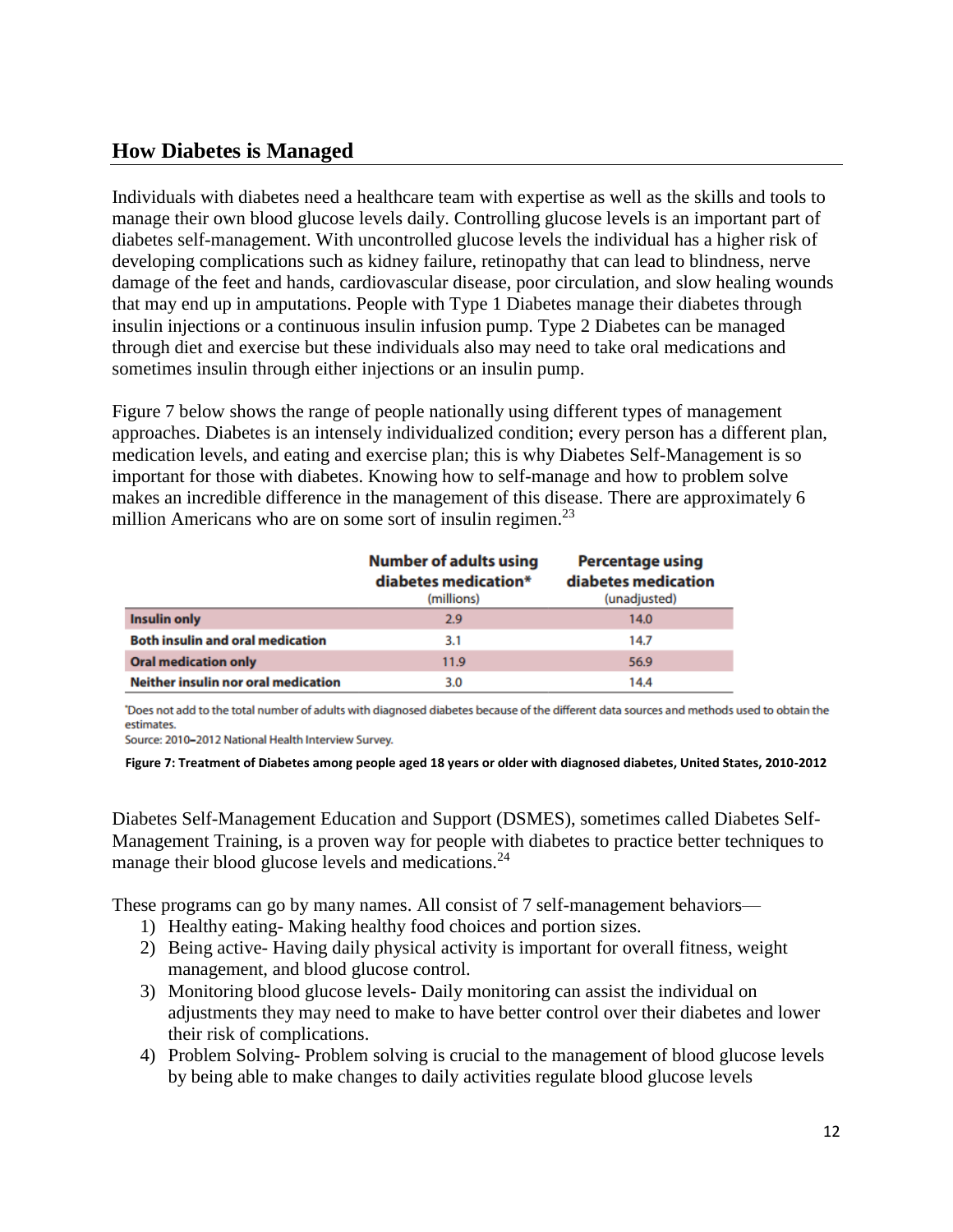- 5) Taking medications as prescribed- Effective drug therapy and taking medications correctly can reduce the risk of developing complications as well as elevated blood glucose levels.
- 6) Coping in a healthy way- Coping with diabetes is sometimes difficult and can make selfmanagement harder for the individual.
- 7) Reducing risks of developing complications- Risk reduction behavior such regular eye, foot, and dental examinations and regular blood glucose monitoring as well as smoking cessation can reduce the risk of complication development.

During the education program the participants are taught how to problem solve, make informed decisions, and reinforces self-care. After the program is completed the participant will be able to play an active role in their management of this disease.

In Georgia, accredited programs are eligible for reimbursement by Medicare and some private insurers. The 10 national standards for accredited programs are—

- 1) Internal Structure the providers of DSME/T should document organizational structure, mission statement, and goals. Documentation of an organizational structure can lead to efficient and effective provision of DSM E/T.
- 2) External Input– providers of DSME/T should seek ongoing input from external stakeholders and experts in order to promote program quality.
- 3) Access—the providers of DSME/T should determine the populations to serve and how to best deliver diabetes education to that population and what resources can provide ongoing support for that population.
- 4) Program Coordination– a coordinator should be designated to oversee the program. The coordinator will have oversight responsibility for the planning, Implementation, and evaluation of the education services.
- 5) Instructional Staff— trained instructional staff need to be in place to provide DSME/T. At least one of the instructors must be responsible for designing and planning. At least one of the instructors will be a registered nurse (RN), registered dietitian (RD) or pharmacist with training and experience pertinent to DSME, or another professional with certification in diabetes care and education, such as CDE or BC-ADM. Other health workers can contribute to DSME and provide DSMS with appropriate training in diabetes with supervision and support.
- 6) Curriculum—programs must provide evidence of a written curriculum, reflecting current evidence and practice guidelines, with criteria for evaluating outcomes.
- 7) Individualization— needs of each participant must be assessed to develop an individualized educational plan of care focused on behavior change.
- 8) Ongoing Support— the participant and instructor(s) will together develop a personalized follow-up plan for ongoing self-management support.
- 9) Patient Progress— the DSME/T provider(s) will monitor whether participants are achieving their personal goals and other outcomes as a way to evaluate program effectiveness.
- 10) Quality Improvement—the DMSE/T providers should measure the effectiveness of the education and support and look for ways to improve any identified gaps in services.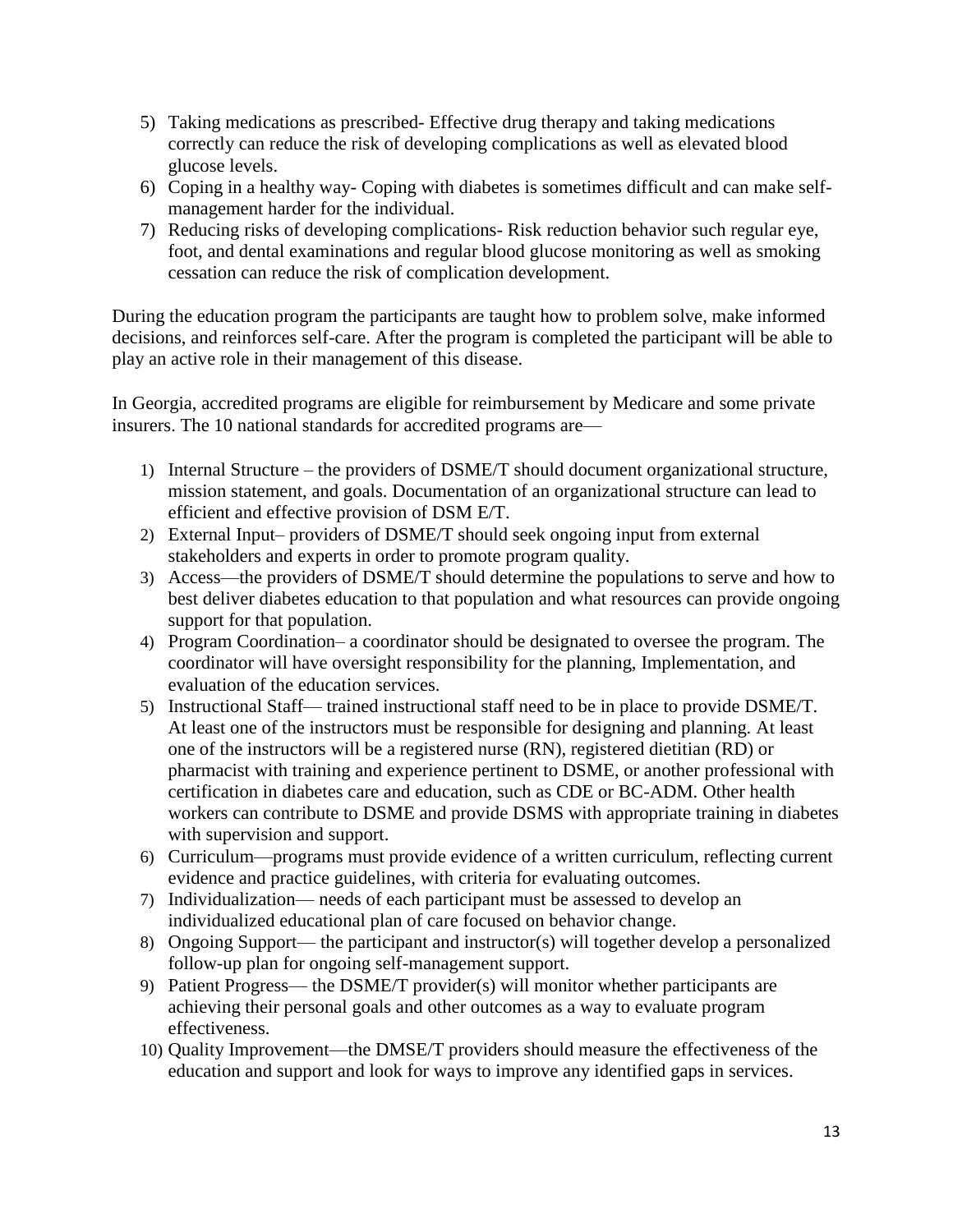The return on investment for self-management programs is high. For example, an economic analysis conducted in 2000 by Klonoff and Schwartz reported that for every \$1 spent on DSME/T, there was a net savings of \$0.44 to \$8.76<sup>25</sup> Additional studies also found that (diabetes education (and disease management) was associated with decreased costs, cost savings, cost effectiveness, or positive return on investment.<sup>26</sup> In the commercially insured population, the gap between the cost of the diabetes education population and the non-education population increased over time. 27

The cost-effectiveness of diabetes self-management programs in real-world community primary care settings has been proven effective for type 2 diabetes. One study found that selfmanagement programs for type 2 diabetes are cost-effective from a health systems perspective when the cost savings due to reductions in long-term complications are recognized; the authors noted that these findings may justify increased reimbursement for effective self-management programs in diverse settings.<sup>28</sup> Overall, the case for accredited programs is also overwhelming. A 2011 study found that patients exposed to DSME/T programs showed lower cost patterns when compared with a control group of people with diabetes without DSME/T encounters. People with diabetes who had multiple DSME/T encounters were more likely to receive care in accordance with recommended guidelines and to comply with diabetes-related prescription regimens, resulting in lower costs and utilization trends. This analysis demonstrated that repeated DSME/T encounters over time result in a dose-response effect on positive outcomes.<sup>29</sup>

However, as of 2014, in Georgia there were just 69 ADA programs, 22 AADE programs, and 2 organizations (Metropolitan Atlanta YMCA and the Department of Human Services, Division of Aging Services) licensed to implement Stanford DSME. This number is insufficient to serve the population with diabetes and prediabetes in Georgia.



**Figure 8: ADA and AADE Accredited Diabetes Self-Management Program Locations**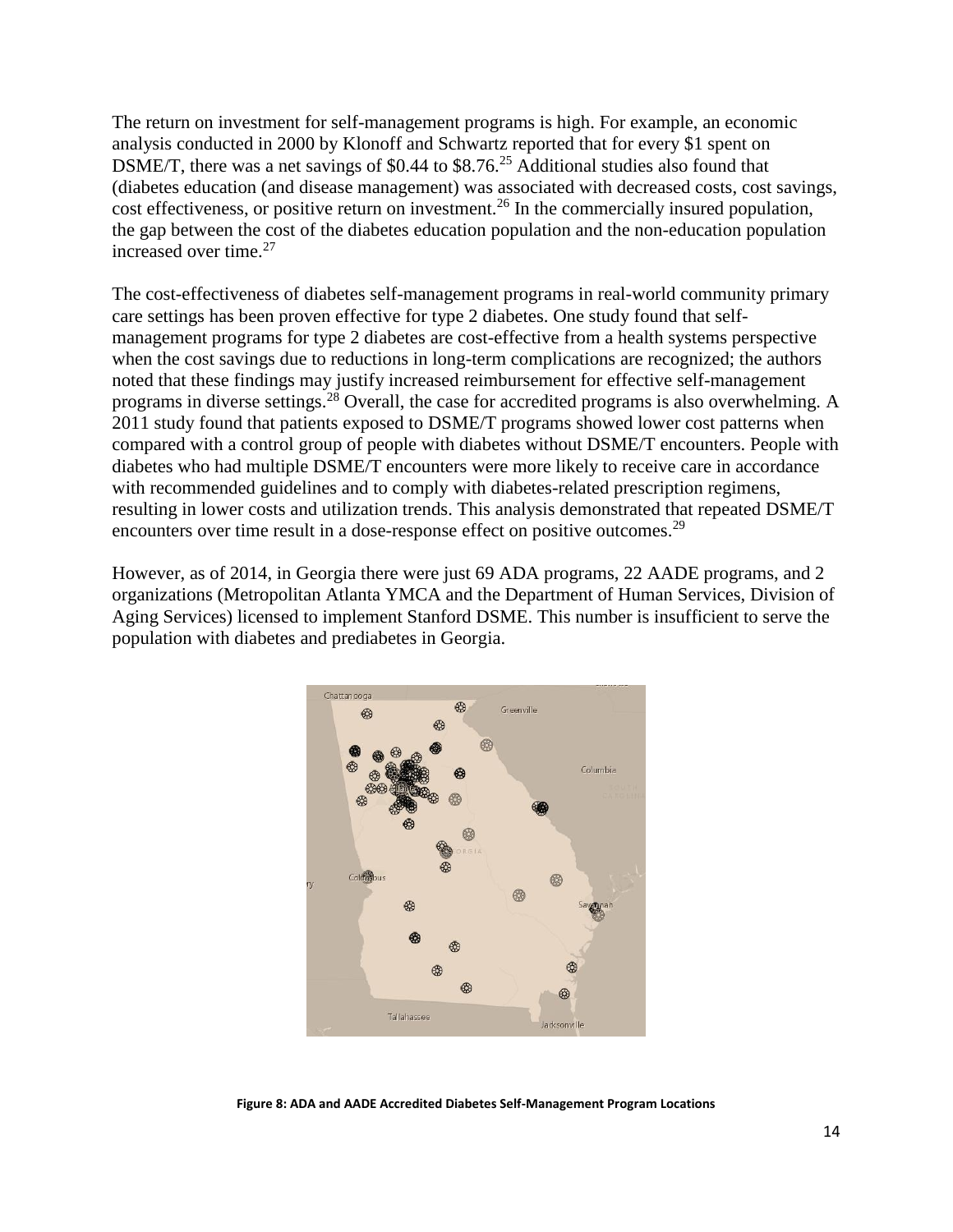# <span id="page-14-0"></span>**The Financial Impact of Diabetes and its Complications**

More than \$1 of every \$10 spent on health care in the U.S. goes directly toward diabetes and its complications, and more than \$1 of every \$5 spent on health care in the U.S. goes to the care of people with diagnosed diabetes.<sup>30</sup> People with diagnosed diabetes, on average, have medical expenditures that total approximately 2.3 times higher than expenditures would be in the absence of diabetes.31, <sup>32</sup>

In 2012, diabetes cost the nation some \$245 billion with \$176 billion being direct medical costs and also reduced productivity by  $$69$  billion.<sup>33</sup> In the same year, in Georgia medical expenses attributable to diabetes totaled \$6.6 billion and indirect expenses, such as lost productivity and premature mortality, totaled more than \$2.4 billion.<sup>34</sup>

According to AARP, in 2009, 655,000 American adults entered the hospital because of diabetes. Common reasons for hospitalizations due to diabetes include strokes, heart attacks, ulcers and dehydration from elevated blood sugar levels.<sup>35</sup> Nearly 95 percent of these hospitalizations were among persons with Type 2 Diabetes.

The ADA estimates that the largest component of medical expenses attributed to diabetes is for hospital inpatient care at 43% of the total medical cost.<sup>36</sup> In 2012, the average hospitalization cost of a person with Type 2 Diabetes was \$28,083. And, the cost of hospital inpatient care for people with diabetes has risen from \$58 billion in 2007 to \$76 billion in 2012 in the U.S.<sup>37</sup>

In Georgia, hospital admissions from Georgia's Medicaid and State Health Benefit Plan cost the state approximately \$30 million in 2013<sup>38</sup> for 36,567 hospital admissions. And, there were also approximately 25,374 emergency department (ED) visits due to diabetes in 2013 costing \$20 million. 39

These high numbers do not account for those undiagnosed with diabetes or those with prediabetes. Nationwide, the prevalence of pre-diabetes has been estimated at 35% of adults.<sup>40</sup>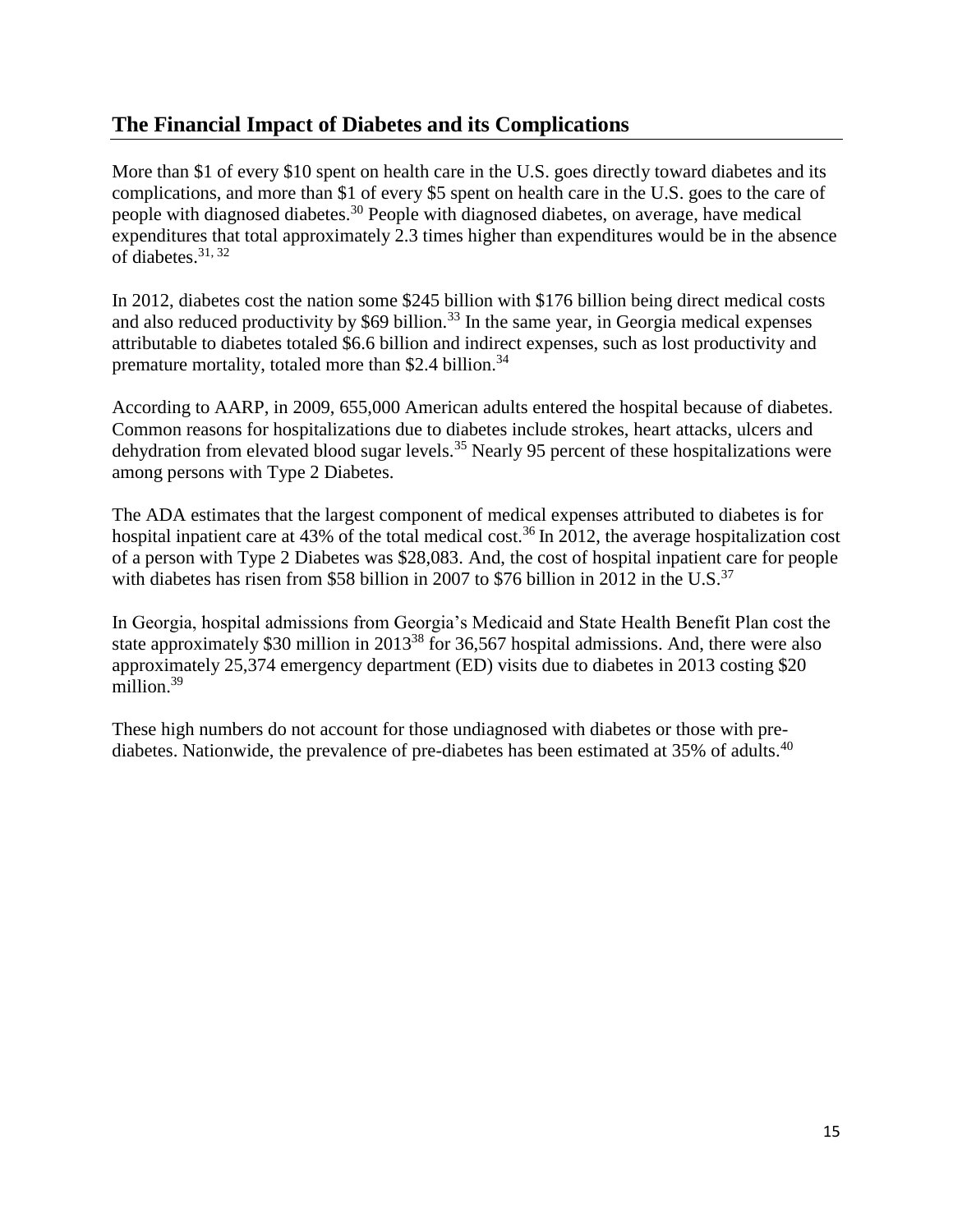## <span id="page-15-0"></span>**Diabetes Prevention**

Contrary to popular belief, children who are overweight or obese are not likely to outgrow their weight status as adults. Childhood obesity contributes to lifelong chronic diseases, such as Type 2 Diabetes, high blood pressure, arthritis and sleep apnea. 41,42

Nationwide, 1 in 3 children are overweight or obese by their 5th birthday. In Georgia, the numbers are higher. More than one in three (35 percent) of children ages 2-19 are overweight or obese. More than 1 in 10 children become obese between the ages of 2 to 5; and 5 percent of 6 to 11-year-olds are severely obese. Georgia's lowest income children, even the ones who may live in a household that experiences food insecurity, are at greatest risk of being overweight or obese. Between 2008 and 2011, 18 states, including Georgia, and one U.S. territory experienced a decline in obesity rates among preschoolers from low-income families. While we have made progress recently, Georgia still has a higher percentage of children who are overweight or obese than the national average. And, racial and ethnic disparities in weight status emerge in childhood; black and Hispanics are significantly more likely than whites to be obese.

In addition, research over the past decade has consistently concluded that children who eat well and are physically active learn better. Conversely, poorly nourished, overweight, sedentary or hungry children tend to have weaker academic performance and score lower on standardized achievement tests over time.<sup>43</sup> Creating a healthy food environment and developing healthy eating and physical activity skills at a young age in Georgia's early care environments and schools will help to create a healthier population, reduce obesity and chronic disease, and allow children to develop, grow, learn, and have a healthy future.

Children who are overweight or obese are likely to become overweight or obese adults. Obesity increases your risk of having pre-diabetes that can lead to type 2 diabetes. For this reason, in collaboration with statewide partners, Georgia Shape, the Governor's initiative to prevent childhood obesity, and the Georgia Department of Public Health Chronic Disease Prevention Section have developed resources to guide Georgia's early care educators and schools in the implementation of comprehensive wellness policies and practices. Resources include the Growing Fit Kit: Wellness Policies for Georgia's Early Care Environment; Farm to School materials; a School Nutrition and Physical Activity Tool Kit, and programs like Power Up for 30. All resources and associated trainings are available through the Chronic Disease Prevention Section website at [dph.georgia.gov/chronic-disease-prevention.](http://dph.georgia.gov/chronic-disease-prevention)

Studies have also shown that among adults, Type 2 Diabetes can be prevented or delayed by adopting a few lifestyle changes. Worksite Health programs offered by employers and training programs for employers, such as Work@Health, that are offered by the Department of Public Health and many employers across Georgia, have been shown to reduce disease risk factors and improve nutrition and physical activity. Opportunities for active transportation and access to fresh fruits and vegetables, along with tobacco-free environments, can also help to reduce the burden of Type 2 diabetes in Georgia.

And, there are community -based programs that also have been shown to reduce the progression of pre-diabetes or diabetes risk factors to diabetes. The Diabetes Prevention Program (DPP), for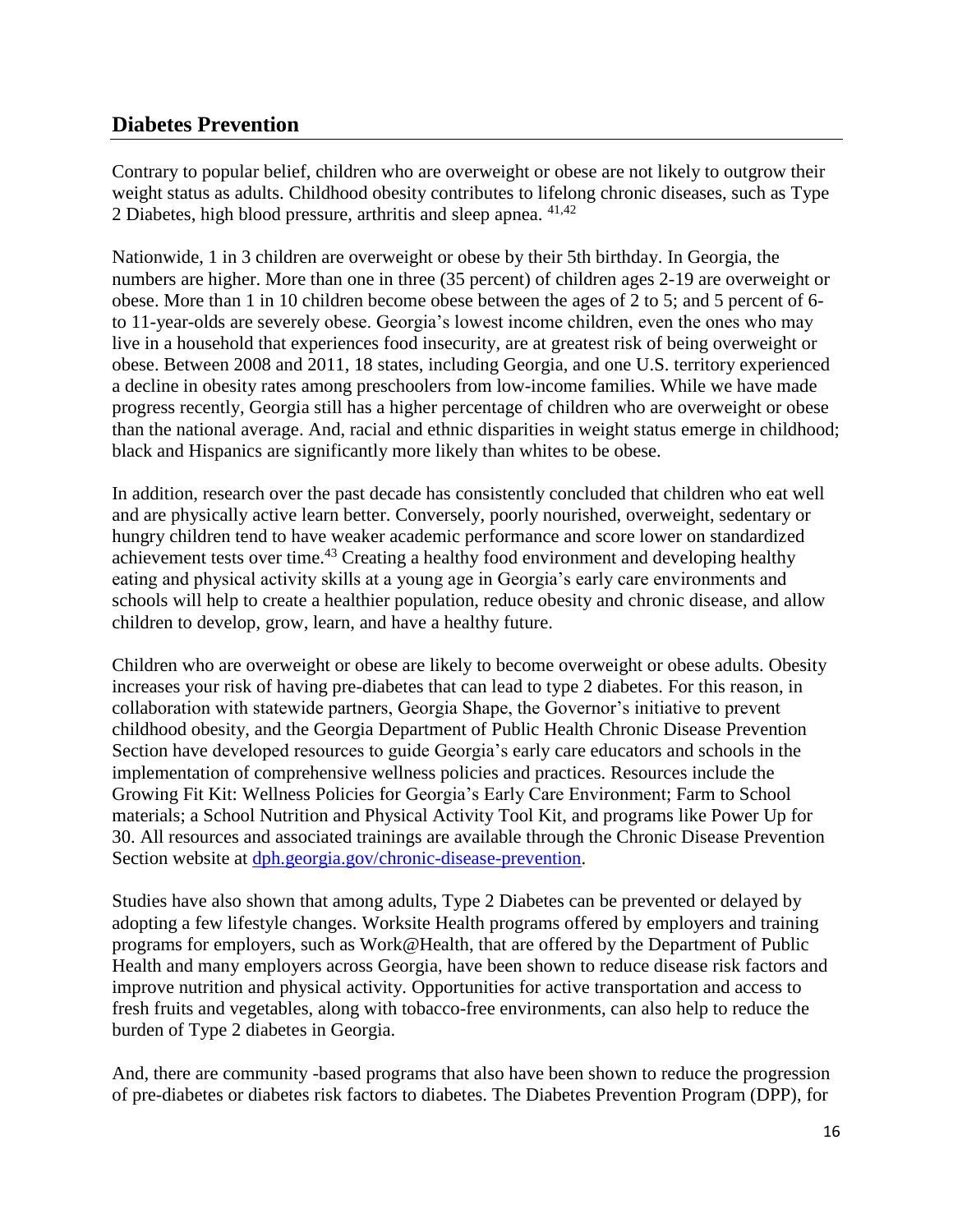example, has been proven to lower the risk of developing Type 2 Diabetes by 58 percent. DPP is a diabetes program is a year-long program that, through a series of interactions, educates the individual about diabetes and the ways to make lifestyle changes to prevent diabetes. The program supports participants in making real lifestyle changes through education on healthy eating choices, increasing physical activity, coping skills, stress management, and problem solving.

DPP sessions are weekly for the first 6 months, followed by monthly sessions the remaining 6 months. Throughout the program, the participants follow a curriculum led by a trained "lifestyle coach" which follows the program standards. DPP is broken down into two sections: the 6 month weekly sessions and the 6 month monthly sessions. During the weekly sessions the participants will cover all of the topics in the left column of the following table. Each session will have one specific topic to discuss. After the first section of weekly sessions the participant will begin the monthly sessions. These sessions are meant to reintroduce topics to the participant for further understanding. The monthly sessions may be combined to be sure and cover all of the listed topics.

DPP may be delivered in person or via distance learning or telehealth. All sessions must include recording of the participant's body weight. Goals should focus on moderate changes in both diet and physical activity to achieve modest weight loss over the first six months in the range of 5 to 10 percent of baseline body weight. Strategies used to achieve these goals must include a focus on self-monitoring of diet and physical activity, building of self-efficacy and social support for maintaining lifestyle changes, and problem-solving strategies for overcoming common challenges to sustaining weight loss.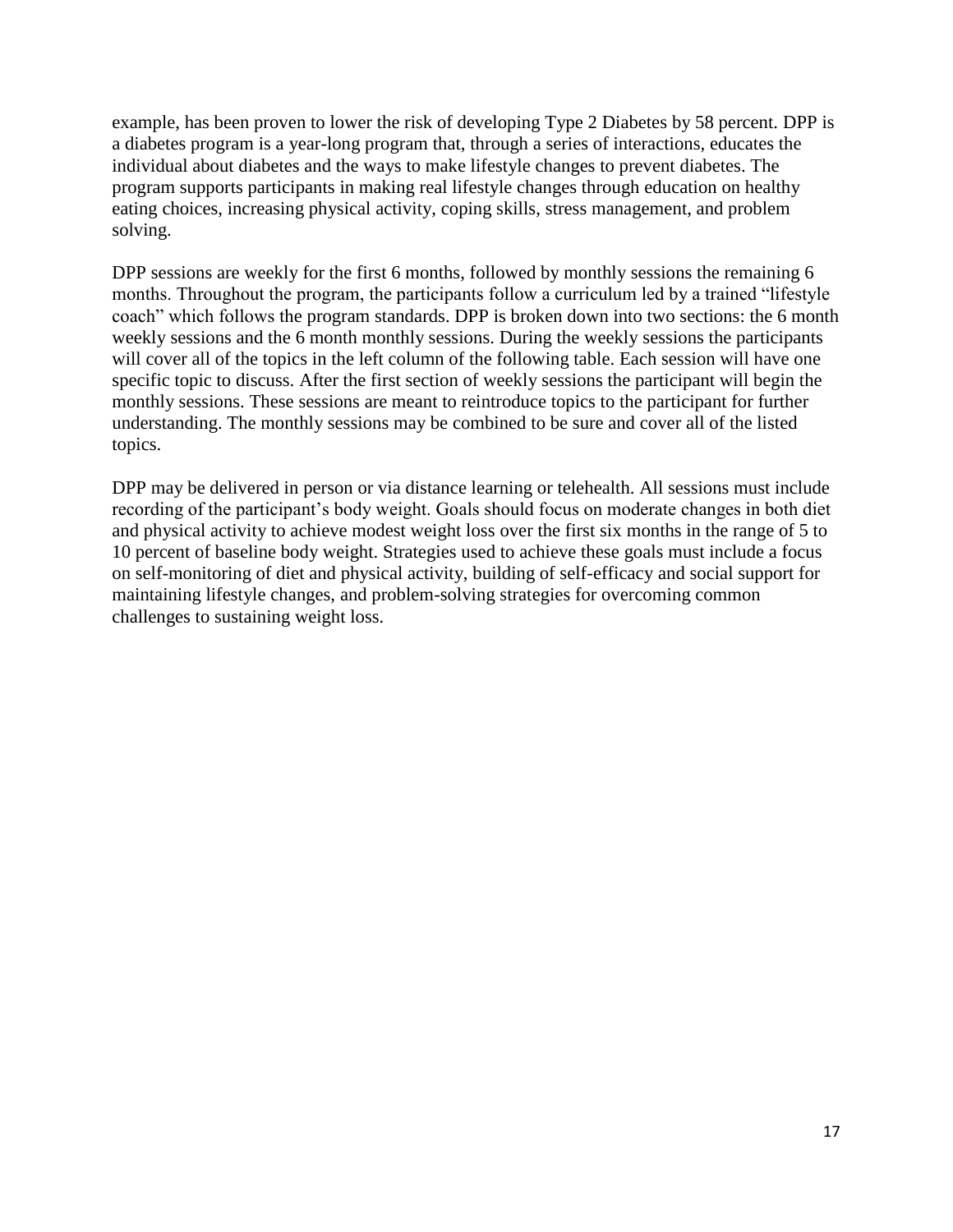## <span id="page-17-0"></span>**Recommendations/Action Plan**

Currently in Georgia there are no state funds outside of the Medicaid program specifically set aside for diabetes initiatives such as awareness, prevention, self-management or improving the quality of care for diabetes.

In July 2013, the Department of Public Health entered into a new cooperative agreement with the Centers for Disease Control and Prevention for the *State Public Health Actions to Prevent and Control Diabetes, Heart Disease, Obesity and Associated Risk Factors and Promote School Health – FOA – DP13-1305* approach to preventing and to reducing the risk factors associated with childhood and adult obesity, diabetes, heart disease and stroke; and addressing the management of chronic diseases.

With the funds provided through this federal award, the Department of Public Health is currently working to—

- $\checkmark$  Promote awareness and screening for pre-diabetes among people at high risk of type 2 diabetes;
- $\checkmark$  Provide information to insurers and health systems regarding the return on investment for diabetes control initiatives;
- $\checkmark$  Promote participation in the Diabetes Prevention Program for people with risk factors for diabetes or pre-diabetes;
- Establish additional ADA-recognized, AADE-accredited, and/or state-accredited DSME programs in high need areas of the state;
- $\checkmark$  Partner with the Division of Aging to accredit these programs in the Area Agencies on Aging;
- $\checkmark$  Support quality improvement initiatives to improve A1C control and reporting of A1C control by healthcare providers; and,
- $\checkmark$  Increase the use of healthcare extenders in the community to support diabetes self-management programs.

In order to further control the costs of diabetes, the Department of Public Health and its partners recommend—

#### **1) Enhancing Diabetes and Prediabetes Surveillance in Georgia**

To promote the use of data to influence decision-making at local and state levels, consistent and complete data collection and analysis for those at risk for diabetes is needed. Currently the Georgia Department of Public Health has access to behavior data and self-reported data about diabetes and its risk factors, as well as hospital claims data. However, there is no widely available source of primary care claims data for understanding diabetes and no reporting of A1C levels or diabetes diagnoses in Georgia. In order to better understand diabetes in Georgia, the state should—

a. Evaluate the utility of requiring laboratories to report and gain access of A1C levels for all persons tested in order to better understand patterns of A1C testing and control of A1C levels in Georgia.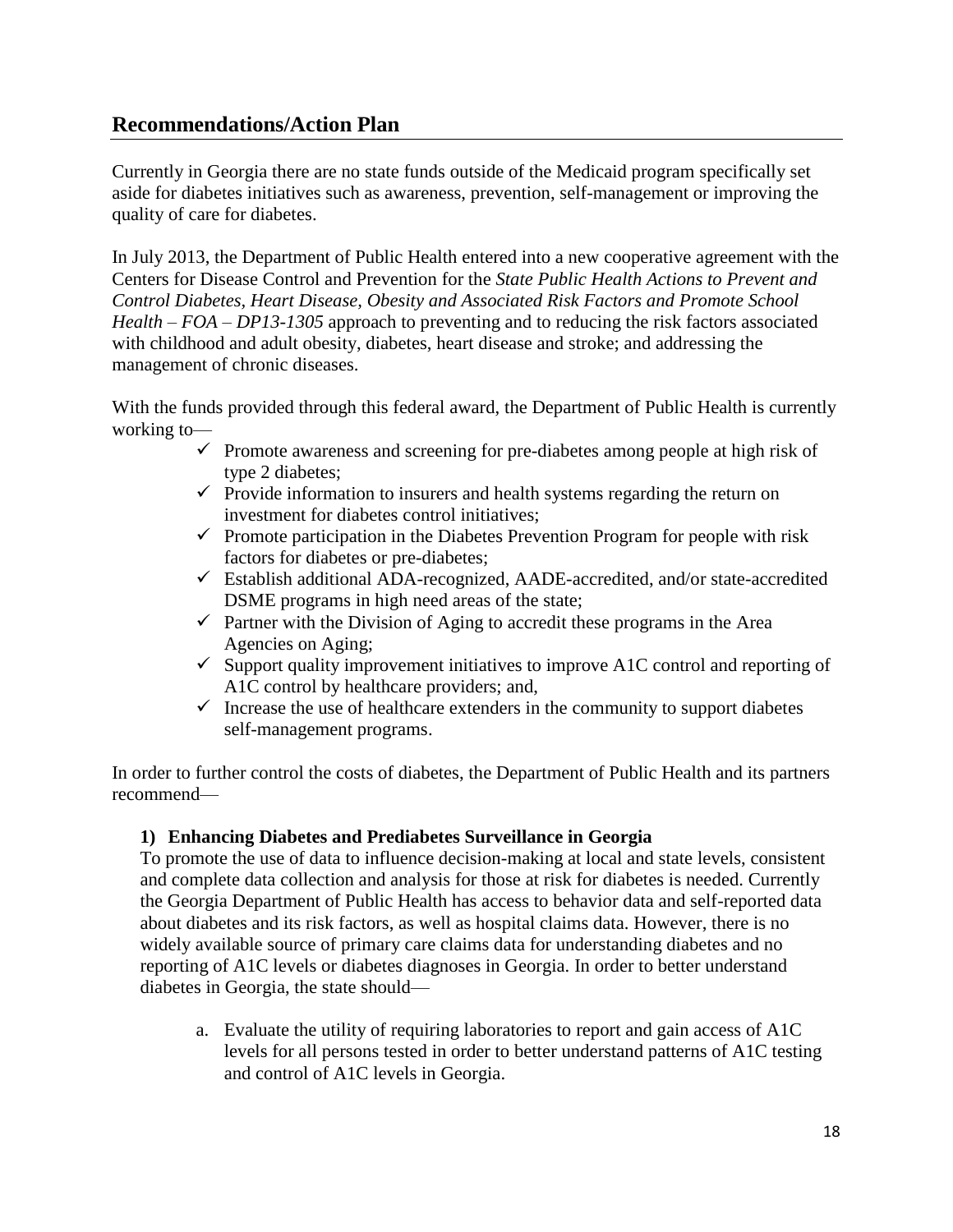- b. Obtain and analyze Medicare and Medicaid claims data to obtain annual beneficiaries data (state and county level) including: beneficiaries diagnosed with diabetes, hospitalization data to assess opportunities to improve the quality of care for diabetes in Georgia.
- **c.** Facilitate communication with health systems and encourage broader use of electronic medical records and health information exchanges or similar methods that support new and innovative ways to share data among clinicians and public health to improve the diagnosis and quality of care for diabetes.

**2) Reimbursement for Evidence-Based Prevention and Control Services for Diabetes** Diabetes is a serious chronic condition. One type of diabetes can be prevented entirely through weight loss, physical activity, and good nutrition. Pre-diabetes can be reversed in some individuals through these same methods. And, all types of diabetes can be better control and hospitalizations can be avoided through proven methods of self-management education. However, neither prevention programs nor self-management programs are widely reimbursed. Medicare reimburses for self-management programs through accredited providers. Some private insurers and self-funded plans also reimburse for the Diabetes Prevention Program. While there are no national recommendations as of the date of this report to screen all people for diabetes, it is anticipated that there will be national guidelines within the next several years that recommend screening all persons over the age of 45 for diabetes. The U.S. Preventive Services Task Force (USPSTF) recommends screening for abnormal blood glucose as part of cardiovascular risk assessment in adults aged 40 to 70 years who are overweight or obese. Clinicians should offer or refer patients with abnormal glucose to intensive behavioral counseling interventions to promote a healthful diet and physical activity. (B recommendation)<sup>44</sup> In order to reduce the costs of diabetes in Georgia, the state and its partners could—

- a. Ensure access to diabetes screening, treatment and self-management services across the state, especially in high need areas such as those with higher than expected rates of hospitalization for Type 2 diabetes. Partnerships between primary care and public health and/or telehealth, where feasible, may increase access. However, significant additional resources are needed to equip public health with the training and resources to implement nurse protocols and prevention programs that address this complex condition.
- b. Provide access to and reimbursement for the Diabetes Prevention Program, Diabetes Self-Management Services, and medical nutrition therapy services particularly for persons on Medicaid. At this time Medicaid does not reimburse for Diabetes programs. An approval process must take place as well as funding to reimburse for Diabetes programs.
- c. Provide professional development opportunities for primary care providers around billing and coding for diabetes self-management education, tobacco cessation services, and the opportunities to refer patients to these programs or operate the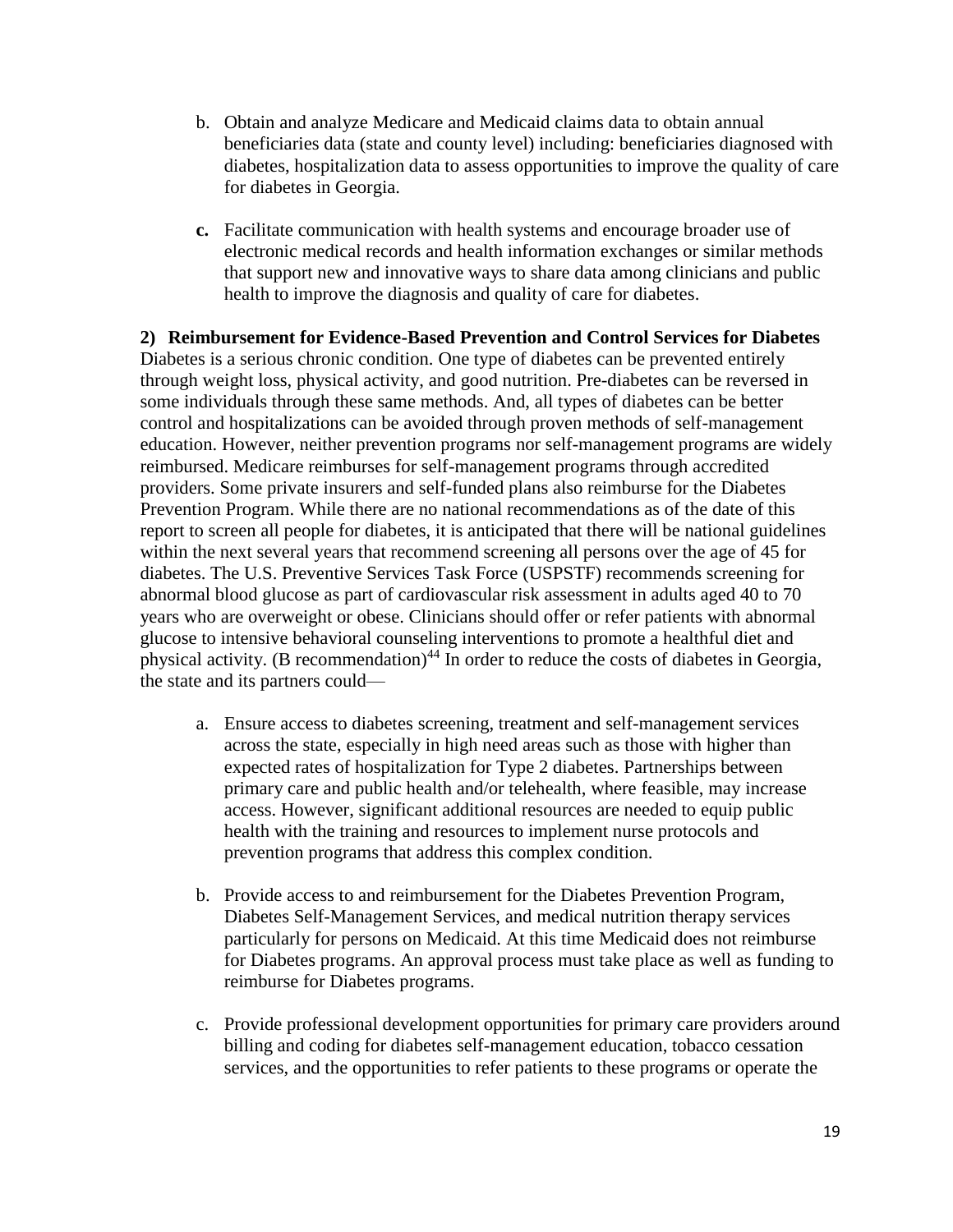programs through mid-level or physician and non-physician clinicians or providers.

d. Encourage self-funded health insurance plans within Georgia to offer the Diabetes Prevention Program, Diabetes Self-Management, and Worksite Wellness supports for all employees and their dependents.

#### **3) Ensuring Provider Professional Education for Diabetes**

Primary care providers in Georgia, particularly in rural areas, see a wide range of conditions. Professional education for these providers, including physicians, nurses, and public health professionals can help Georgia to identify pre-diabetes and diabetes early and support healthier lifestyles. Specifically, providers have indicated they would benefit from—

- a. Information on Medicaid and Medicare reimbursement policies, as well as, coding for diabetes, pre-diabetes, and gestational diabetes.
- b. Clinical information and resources for early detection of diabetes and prevention of type 2 diabetes and management of diabetes and associated conditions, such as hyperlipidemia.
- c. Rapid access to information related to local community resources to support patients and families in achieving healthier weights and better nutrition.
- d. Quality improvement tools and strategies to ensure use of tools such as electronic health record data to management patients with complex chronic conditions, like diabetes, in their busy daily practices.

#### **4) Support Self-Management Supports at the Community Level**

Self-management supports in community settings, not only in clinical settings, are critical to managing and controlling diabetes. People need access to diabetes self-management information and experts in their homes, schools, workplaces, and churches. To support the development and offering of high quality self-management support, Georgia communities could—

- a. Promote awareness the need for screening and early detection of diabetes.
- b. Ensure that persons newly diagnosed with diabetes, or those needing assistance managing diabetes, are referred to Diabetes Prevention Programs and Diabetes Self-Management Education programs.
- c. Establish and/or maintain accredited and evidence-based Diabetes Prevention Programs and Diabetes Self-Management Education programs in community settings, such as churches, hospitals, community centers, and senior centers.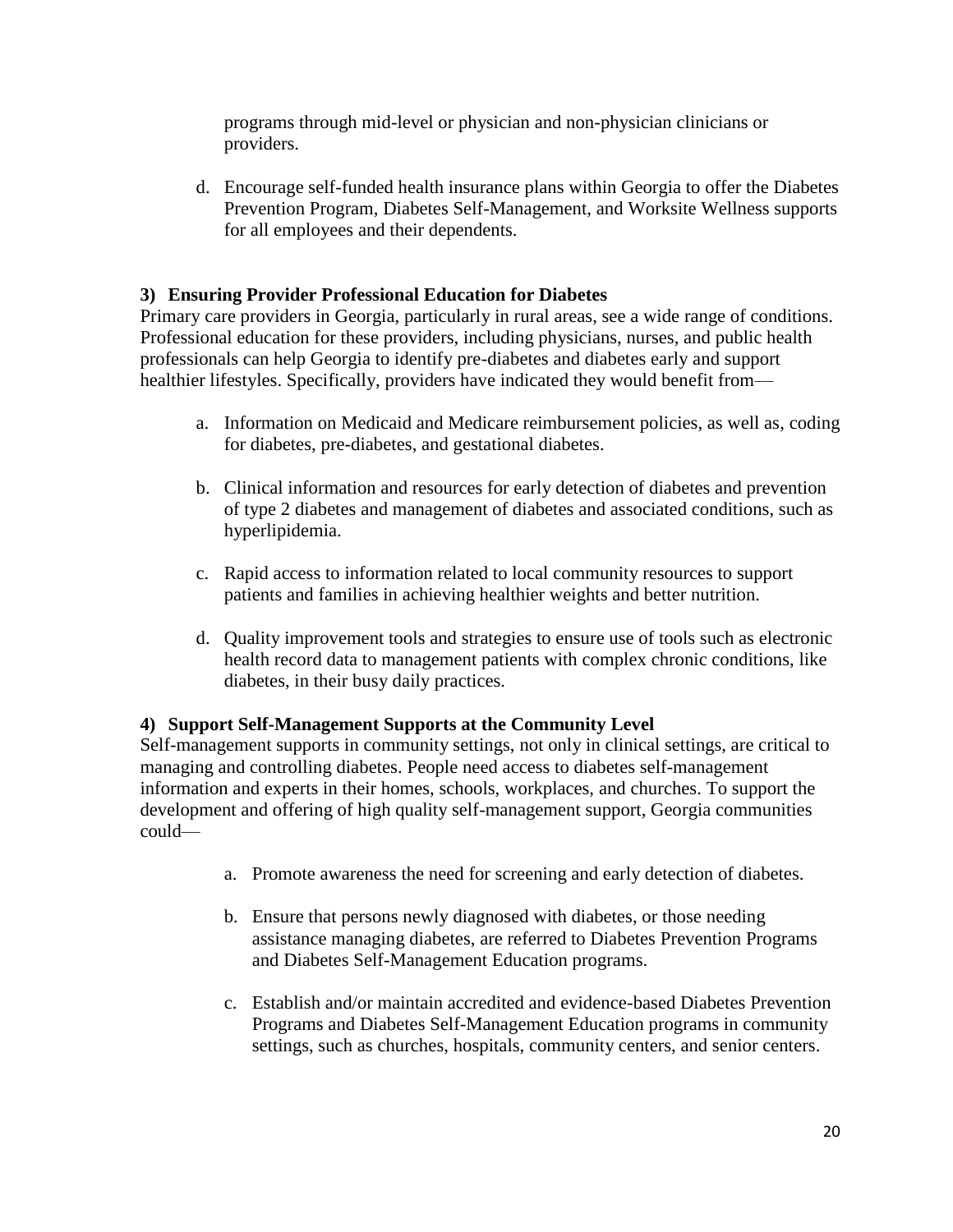d. Establish a Commission on Health Disparities to prepare comprehensive recommendations to the Department of Public Health and the Legislature that examines health disparities.

#### **5) Promoting Quality Improvement in Health Systems**

Health systems that include primary care providers, hospitals and specialists offer a unique opportunity to demonstrate opportunities to improve prevention and the quality of care for individuals with the risk factors for diabetes or diabetes itself. In order to support health systems in Georgia in combating the diabetes epidemic, the state and its partners could—

- a. Increase the number of health care providers participating in continuous quality improvement initiatives related to quality measures for diabetes care, such as National Quality Forum Measure 59.
- b. Support local partnerships and communications between employers, payors, physicians, other healthcare providers, health and community organizations, and other relevant partners to create community-level approaches to addressing diabetes.
- c. Offer examples of, or create opportunities for consensus around, guidelines, standards, protocols and best practices for improving risk behaviors and risk factors as well as pre-diabetes care and promote the adoption and implementation of these standards, protocols and best practices.
- d. Develop or support the development of tools for use in electronic health records systems that help to identify, flag, notify, and refer those with high glucose levels and ensure adequate follow-up.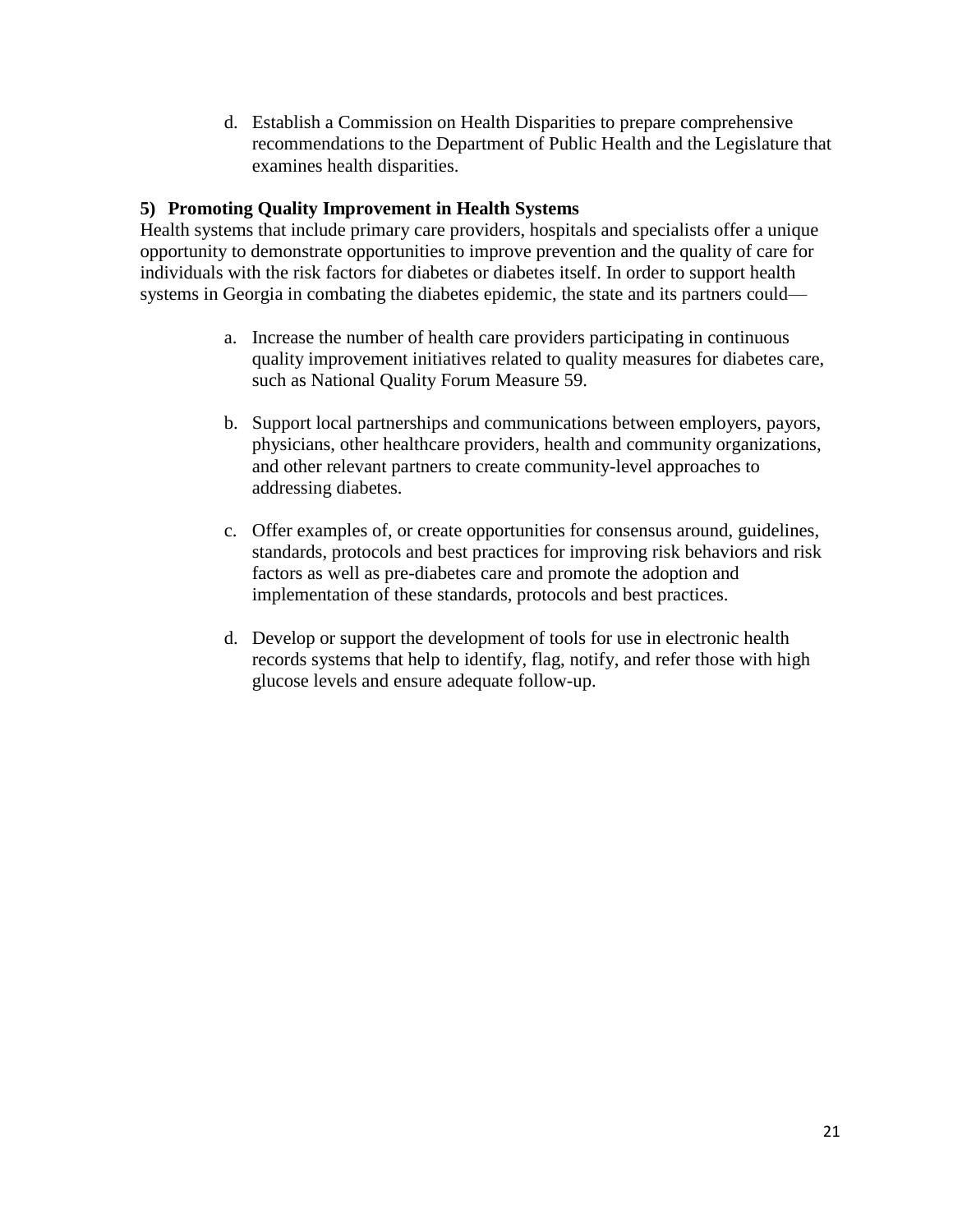# <span id="page-21-0"></span>**References**

 $\overline{\phantom{a}}$ <sup>1</sup> Chronic Disease Burden in Georgia. R. Bayakly. August 13, 2015. Webinar presentation.

<sup>2</sup> Georgia Department of Community Health. *Diabetes Overview by Calendar year 2012-2013.*

<sup>3</sup> Juvenile Diabetes Research Foundation. What is Diabetes? (2015) [http://jdrf.org/life](http://jdrf.org/life-witht1d/type-1-diabetes-information/what-is-diabetes/)[witht1d/type-1-diabetes-information/what-is-diabetes/.](http://jdrf.org/life-witht1d/type-1-diabetes-information/what-is-diabetes/)

<sup>4</sup> Centers for Disease Control and Prevention. National Diabetes Statistics Report: Estimates of Diabetes and Its Burden in the United States, 2014. (8) Atlanta, GA: U.S. Department of Health and Human Services; 2014 [http://www.cdc.gov/diabetes/pubs/statsreport14/national-diabetes](http://www.cdc.gov/diabetes/pubs/statsreport14/national-diabetes-report-web.pdf)[report-web.pdf.](http://www.cdc.gov/diabetes/pubs/statsreport14/national-diabetes-report-web.pdf)

<sup>5</sup> National Institute of Diabetes and Digestive and Kidney Diseases. Your Guide to Diabetes: Type 1 and Type 2. (2014, February) [\(http://www.niddk.nih.gov/health-information/health](http://www.niddk.nih.gov/health-information/health-topics/Diabetes/your-guide-diabetes/Pages/index.aspx)[topics/Diabetes/your-guide-diabetes/Pages/index.aspx\)](http://www.niddk.nih.gov/health-information/health-topics/Diabetes/your-guide-diabetes/Pages/index.aspx)

 $^6$  Id.

 $7$  Id.

8 <http://www.idf.org/worlddiabetesday/toolkit/gp/risk-factors>

<sup>9</sup> http://www.cdc.gov/tobacco/campaign/tips/diseases/diabetes.html

 $10$  U.S. Department of Health and Human Services. The Health Consequences of Smoking—50 [Years of Progress: A Report of the Surgeon General.](http://www.cdc.gov/tobacco/data_statistics/sgr/50th-anniversary/index.htm) Atlanta: U.S. Department of Health and Human Services, Centers for Disease Control and Prevention, National Center for Chronic Disease Prevention and Health Promotion, Office on Smoking and Health, 2014

<sup>11</sup> Centers for Disease Control and Prevention. *About adult BMI.* Retrieved on July 31,2015) [http://www.cdc.gov/healthyweight/assessing/bmi/adult\\_bmi/](http://www.cdc.gov/healthyweight/assessing/bmi/adult_bmi/)

 $12 \overline{Id}$ .

<sup>13</sup> National Institute of Diabetes and Digestive and Kidney Diseases. *Causes of Diabetes.*  National Diabetes Information Clearinghouse. (Retrieved on July 31, 2015) [http://www.niddk.nih.gov/health-information/health-topics/Diabetes/causes-](http://www.niddk.nih.gov/health-information/health-topics/Diabetes/causes-diabetes/Documents/Causes_of_Diabetes_508.pdf)

diabetes/Documents/Causes of Diabetes 508.pdf.

<sup>14</sup> American Diabetes Association. Diabetes Care. 2008 Association, 2008 <http://care.diabetesjournals.org/content/36/4/1033.full>

 $19$  Id.

<sup>20</sup> American Diabetes Association. Economic costs of diabetes in the U.S. in 2007. Diabetes Care. 2008; 31 (3):576–615. American Diabetes Association, 2008

[http://www.diabetes.org/advocacy/news-events/cost-of-diabetes.html.](http://www.diabetes.org/advocacy/news-events/cost-of-diabetes.html)

<sup>21</sup> Georgia Department of Public Health. 2013 *Diabetes Burden Report: An Overview* (Report not yet available, see 2012 report)

[http://dph.georgia.gov/sites/dph.georgia.gov/files/Diabetes\\_Report\\_2012.pdf](http://dph.georgia.gov/sites/dph.georgia.gov/files/Diabetes_Report_2012.pdf)

<sup>22</sup> Georgia Department of Public Health. *2012 Diabetes Burden Report: An Overview.*

[http://dph.georgia.gov/sites/dph.georgia.gov/files/Diabetes\\_Report\\_2012.pdf.](http://dph.georgia.gov/sites/dph.georgia.gov/files/Diabetes_Report_2012.pdf)

<sup>23</sup> Professional Diabetes Fast Facts [http://professional.diabetes.org/admin/UserFiles/0%20-](http://professional.diabetes.org/admin/UserFiles/0%20-%20Sean/Documents/Fast_Facts_3-2015.pdf) [%20Sean/Documents/Fast\\_Facts\\_3-2015.pdf](http://professional.diabetes.org/admin/UserFiles/0%20-%20Sean/Documents/Fast_Facts_3-2015.pdf)

 $15$  Id.

<sup>16</sup> Id.

<sup>17</sup> Id.

 $18$  Id.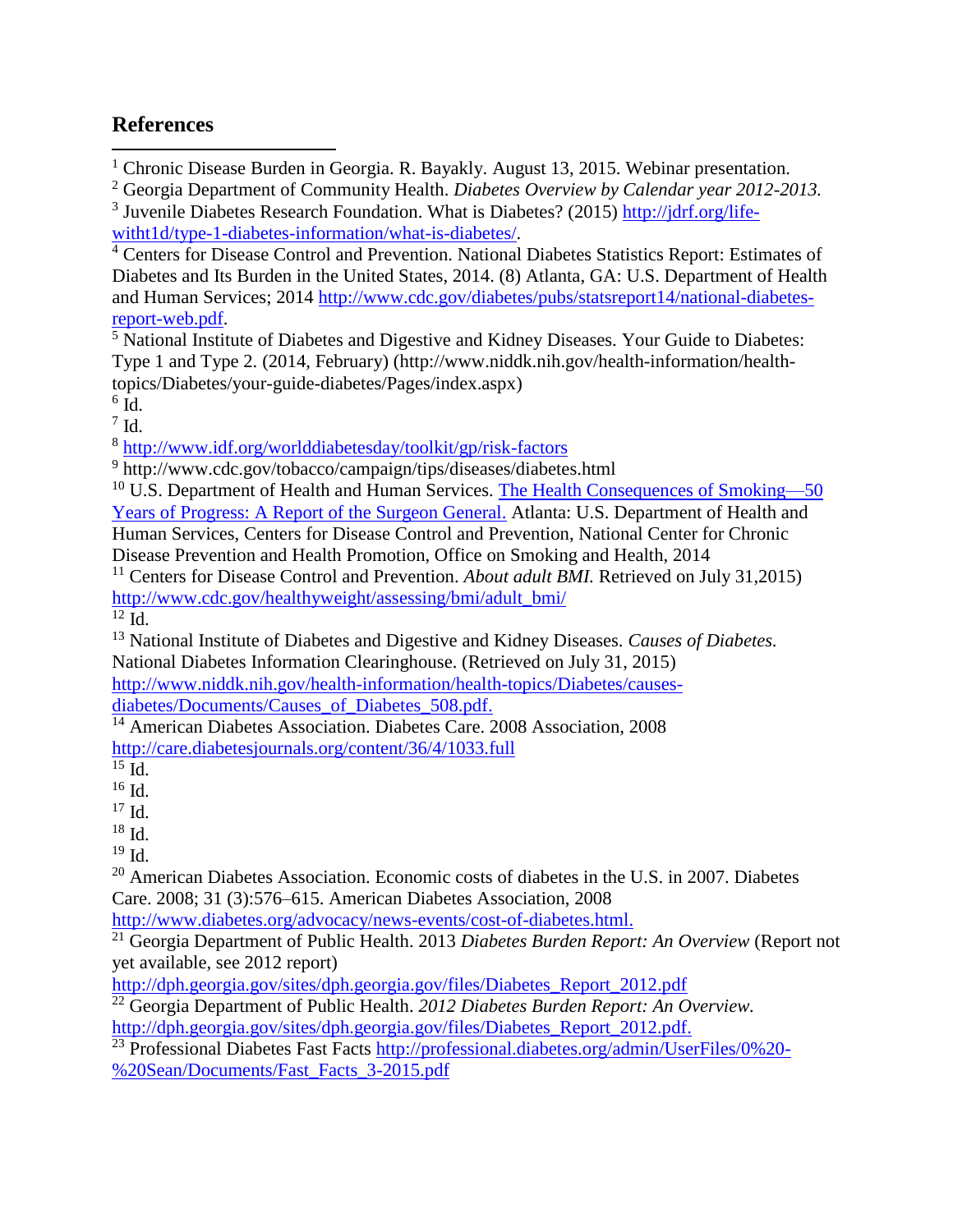$\overline{\phantom{a}}$  $^{24}$  Powers, M., Bardsley, J., Cypress, M., Duker, P., Funnell, M., Fischl, A., Maryniuk, M., Siminerio, L., and Vivian, E. (2015). Diabetes Self-management Education and Support in Type 2 Diabetes. Georgia Department of Public Health. 2013 Diabetes Self-Management Report. [http://dph.georgia.gov/sites/dph.georgia.gov/files/DiabetesSelfManagement\\_WebVersion.pdf.](http://dph.georgia.gov/sites/dph.georgia.gov/files/DiabetesSelfManagement_WebVersion.pdf) <sup>25</sup> Klonoff DC, Schwartz DM. An economic analysis of interventions for diabetes. Diabetes Care. 2000 Mar;23(3):390-404. [\(http://www.ncbi.nlm.nih.gov/pubmed/10868871\)](http://www.ncbi.nlm.nih.gov/pubmed/10868871) <sup>26</sup> Boren SA, et al. Costs and benefits associated with diabetes education: a review of the literature. Diabetes Educ. 2009 Jan-Feb;35(1):72-96. [\(http://www.ncbi.nlm.nih.gov/pubmed/19244564\)](http://www.ncbi.nlm.nih.gov/pubmed/19244564)  $27$  Duncan I, et al. Assessing the value of diabetes education. Diabetes Educ. 2009 Sep-Oct;35(5):752-60. [\(http://www.ncbi.nlm.nih.gov/pubmed/19783766\)](http://www.ncbi.nlm.nih.gov/pubmed/19783766) <sup>28</sup> Brownson CA, Hoerger TJ, Fisher EB, Kilpatrick KE. Cost effectiveness of diabetes selfmanagement programs in community primary care settings. Diabetes Educ. 2009;35:761–769. [\(http://www.ncbi.nlm.nih.gov/pubmed/19622716\)](http://www.ncbi.nlm.nih.gov/pubmed/19622716)  $29$  Duncan I, et al. Assessing the value of the diabetes educator. Diabetes Educ. 2011 Sep-Oct;37(5):638-57. [\(http://www.ncbi.nlm.nih.gov/pubmed/21878591\)](http://www.ncbi.nlm.nih.gov/pubmed/21878591) <sup>30</sup> Georgia Department of Public Health. *2012 Diabetes Burden Report: An Overview.* [http://dph.georgia.gov/sites/dph.georgia.gov/files/Diabetes\\_Report\\_2012.pdf.](http://dph.georgia.gov/sites/dph.georgia.gov/files/Diabetes_Report_2012.pdf) <sup>31</sup> American Diabetes Association. The Cost of Diabetes. (2015, June) [http://www.diabetes.org/advocacy/news-events/cost-of](http://www.diabetes.org/advocacy/news-events/cost-of-diabetes.html?referrer=https://www.google.com/)[diabetes.html?referrer=https://www.google.com/](http://www.diabetes.org/advocacy/news-events/cost-of-diabetes.html?referrer=https://www.google.com/)  $32$  American Diabetes Association. The Cost of Diabetes. (2015, June) [http://www.diabetes.org/advocacy/news-events/cost-of](http://www.diabetes.org/advocacy/news-events/cost-of-diabetes.html?referrer=https://www.google.com/)[diabetes.html?referrer=https://www.google.com/](http://www.diabetes.org/advocacy/news-events/cost-of-diabetes.html?referrer=https://www.google.com/)  $33$  American Diabetes Association. The Cost of Diabetes. (2015, June) [http://www.diabetes.org/advocacy/news-events/cost-of](http://www.diabetes.org/advocacy/news-events/cost-of-diabetes.html?referrer=https://www.google.com/)[diabetes.html?referrer=https://www.google.com/](http://www.diabetes.org/advocacy/news-events/cost-of-diabetes.html?referrer=https://www.google.com/)  $34$  Id. <sup>35</sup> AARP. Doctors and Hospitals. (Retrieved on July 31, 2015) [http://member.aarp.org/health/doctors-hospitals/info-03-2012/hospital-admissions-older](http://member.aarp.org/health/doctors-hospitals/info-03-2012/hospital-admissions-older-adults.html)[adults.html.](http://member.aarp.org/health/doctors-hospitals/info-03-2012/hospital-admissions-older-adults.html)  $36$  American Diabetes Association. The Cost of Diabetes. (2015, June) [http://www.diabetes.org/advocacy/news-events/cost-of](http://www.diabetes.org/advocacy/news-events/cost-of-diabetes.html?referrer=https://www.google.com/)[diabetes.html?referrer=https://www.google.com/](http://www.diabetes.org/advocacy/news-events/cost-of-diabetes.html?referrer=https://www.google.com/) <sup>37</sup> Centers for Disease Control and Prevention. Chronic Disease Cost Calculator Version 2. [\(http://www.cdc.gov/chronicdisease/calculator/download.htm\)](http://www.cdc.gov/chronicdisease/calculator/download.htm) <sup>38</sup> Georgia Department of Community Health. *Diabetes Overview by Calendar year 2012-2013.* <sup>39</sup> Georgia Department of Community Health. *Calendar Year 2012 Utilization of Office/ER Visits and Glucose Monitoring Strips.* <sup>40</sup> American Diabetes Association. The Cost of Diabetes. (2015, June) [http://www.diabetes.org/advocacy/news-events/cost-of-](http://www.diabetes.org/advocacy/news-events/cost-of-diabetes.html?referrer=https://www.google.com/)

[diabetes.html?referrer=https://www.google.com/](http://www.diabetes.org/advocacy/news-events/cost-of-diabetes.html?referrer=https://www.google.com/)

<sup>41</sup> Robert Wood Johnson and Trust for America's Health. of Obesity [online publication]. Available from:<http://stateofobesity.org/>